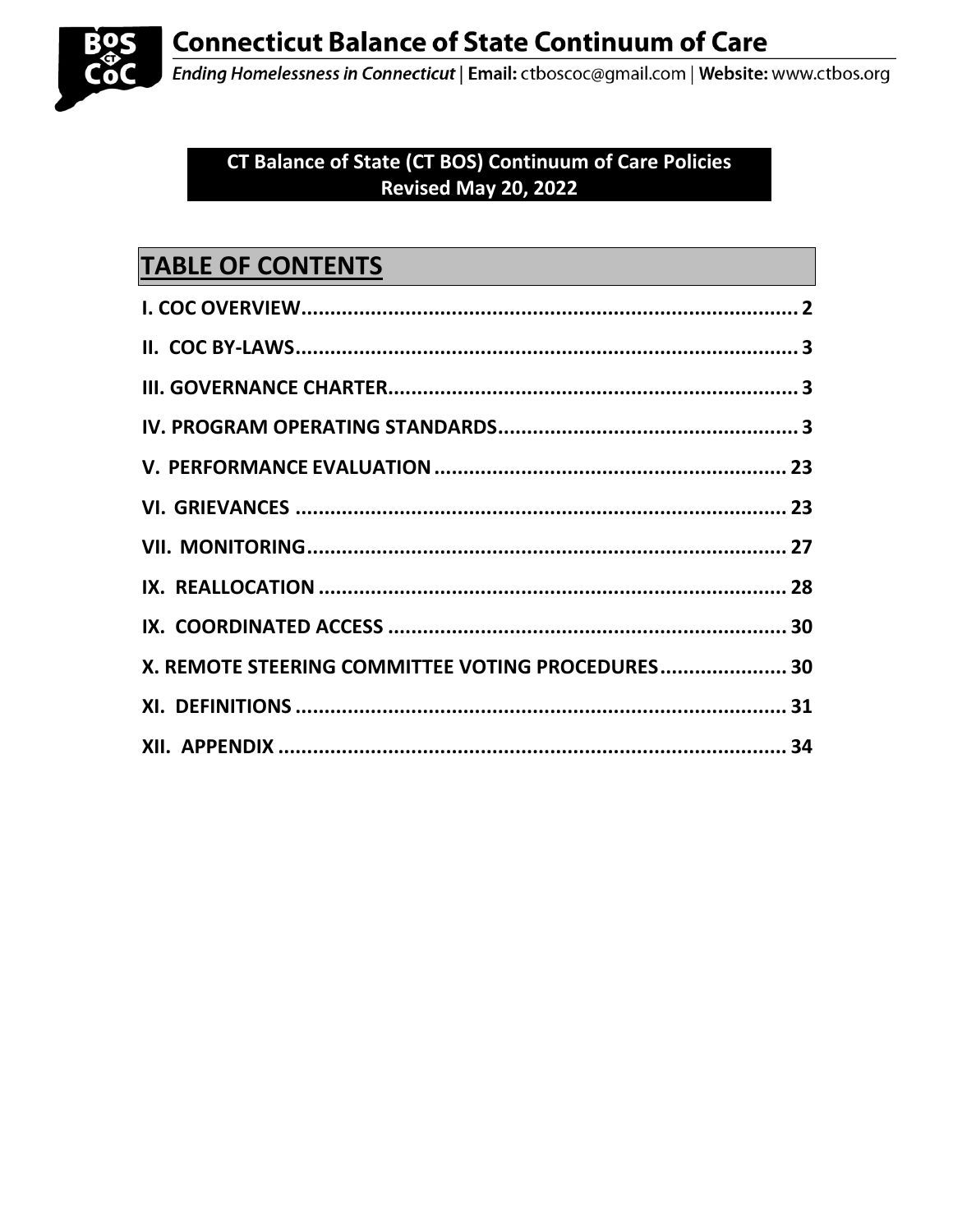# <span id="page-1-0"></span>**I. CoC Overview**

In accordance with HUD regulations (24 CFR Part 578), representatives from relevant organizations that serve homeless and formerly homeless individuals and other interested, relevant organizations within all cities and towns in the counties of Hartford, Litchfield, New Haven, New London, Windham, Tolland, and Middlesex have established a Continuum of Care to carry out the duties assigned in the aforementioned regulations. That Continuum of Care is named the Connecticut Balance of State Continuum of Care (CT BOS). The Reaching Home Coordinating Committee (RHCC) is designated as the CoC Board for the CT BOS CoC. Reaching Home is the state-wide campaign to build the political and civic will to prevent and end homelessness in Connecticut. The RHCC delegates all responsibilities for managing the CoC to the CT BOS Steering Committee.

The CT BOS Steering Committee coordinates policies, strategies and activities toward ending homelessness in the CT BOS region. The CT BOS Steering Committee reports and is accountable to the RHCC.

CT BOS is a united coalition of community and state systems that assist homeless and near homeless residents in the BOS region to obtain housing, economic stability, and an enhanced quality of life through comprehensive services. CT BOS addresses critical issues related to homelessness through a coordinated community-based process of identifying and addressing needs utilizing not only HUD dollars, but also mainstream resources and other sources of funding. This is often achieved though the work of the local planning bodies (i.e., CANs) that help comprise the CT BOS CoC.

The BOS Steering Committee has adopted the policies contained herein to ensure compliance with HUD regulations and to support efforts to assist homeless and near homeless residents in the BOS region to obtain housing, economic stability and enhanced quality of life. These policies were developed over time by the BOS Steering Committee. The policies were adopted in full by the Steering Committee on September 11, 2014 and may be amended by a majority vote at any meeting of the Steering Committee, with a quorum present. Amendments made by the Steering Committee subsequent to 9/11/14 have been incorporated accordingly.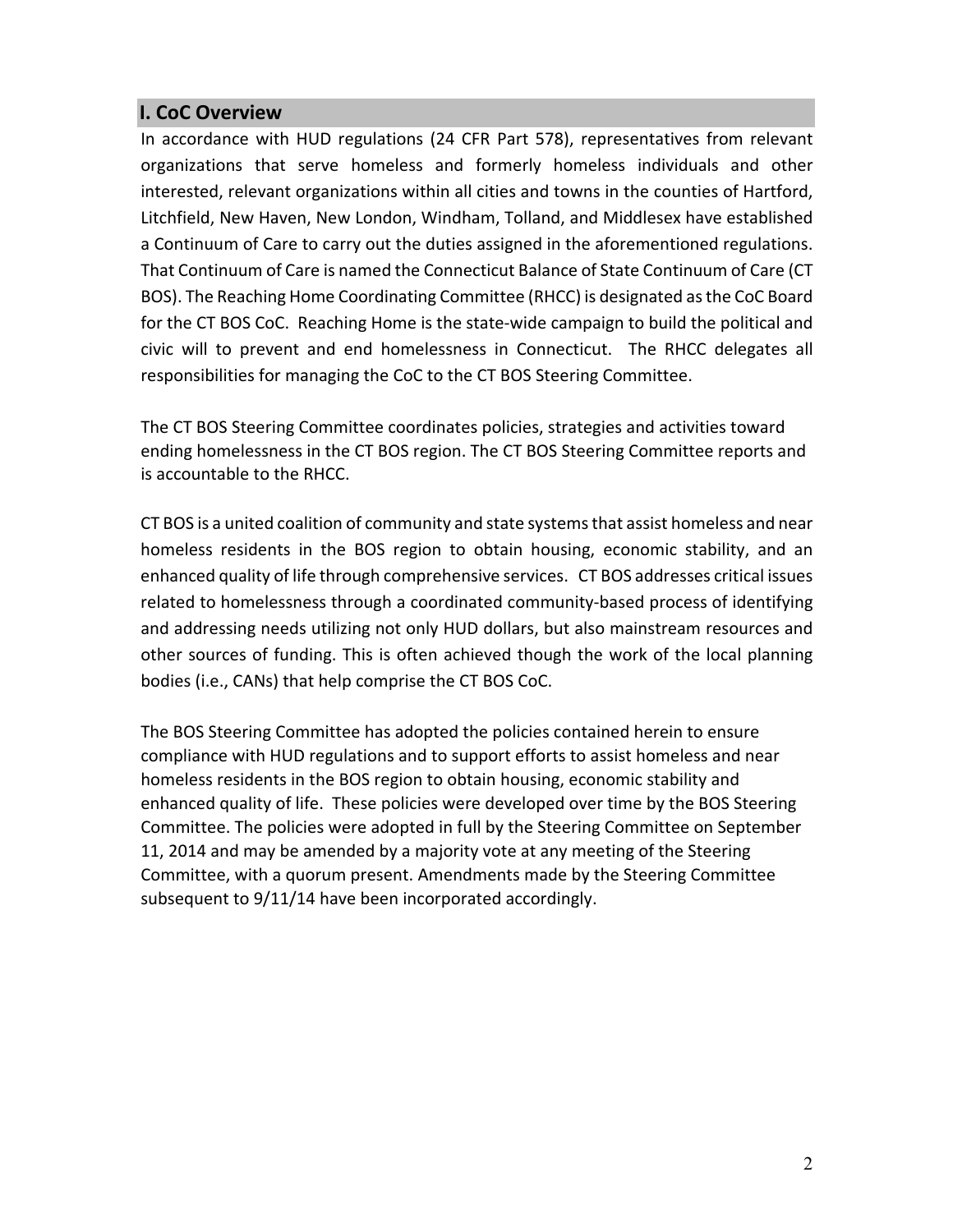# <span id="page-2-0"></span>**II. CoC By-Laws**

CT BOS CoC by-laws are available at www.ctbos.org.

#### <span id="page-2-1"></span>**III. Governance Charter**

CT BOS CoC Governance Charter is available at www.ctbos.org.

### <span id="page-2-2"></span>**IV. Program Operating Standards**

#### **1. CT BOS Housing First Principles**

Housing First is a programmatic and systems approach that centers on providing homeless people with housing quickly and *then* providing services as needed using a low barrier approach that emphasizes community integration, stable tenancy, recovery and individual choice.

#### Low barrier approach to entry:

- Housing First offers individuals and families experiencing homelessness immediate access to permanent supportive housing without unnecessary prerequisites. For example:
	- a. Admission/tenant screening and selection practices do not require abstinence from substances, completion of or compliance with treatment, or participation in services.
	- b. Applicants are not rejected on the basis of poor or lack of credit or income, poor or lack of rental history, minor criminal convictions, or other factors that might indicate a lack of "housing readiness."
	- c. Blanket exclusionary criteria based on more serious criminal convictions are not applied, though programs may consider such convictions on a case by case basis as necessary to ensure the safety of other residents and staff.
	- d. Generally, only those admission criteria that are required by funders are applied, though programs may also consider additional criteria on a case by case basis as necessary to ensure the safety of tenants and staff. Application of such additional criteria should be rare, and may include, for example, denial of an applicant who is a high risk registered sex offender by a project serving children, or denial of an applicant who has a history of domestic violence involving a current participant.

Community integration and recovery:

- Housing is integrated into the community and tenants have ample opportunity and are supported to form connections outside of the project.
	- a. Housing is located in neighborhoods that are accessible to community resources and services such as schools, libraries, houses of worship, grocery stores, laundromats, doctors, dentists, parks, and other recreation facilities.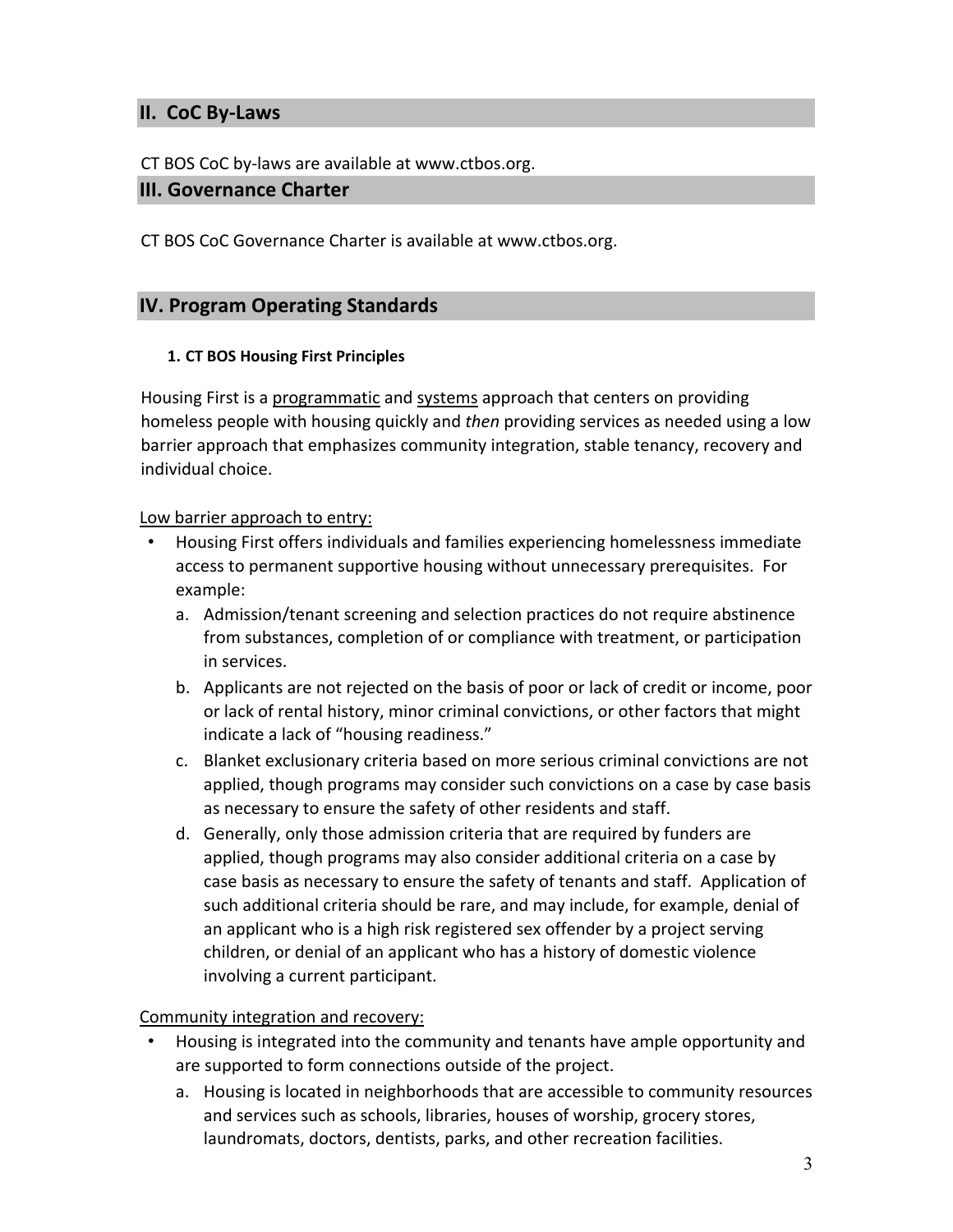- b. Efforts are made to make the housing look and feel similar to other types of housing in the community and to avoid distinguishing the housing as a program that serves people with special needs.
- c. Services are designed to help tenants build supportive relationships, engage in personally meaningful activities, and regain or develop new roles in their families and communities.
- d. Services are recovery-based and designed to help tenants gain control of their own lives, define their personal values, preferences, and visions for the future, establish meaningful individual short and long-term goals, and build hope that the things they want out of life are attainable. Services are focused on helping tenants achieve the things that are important to them and goals are not driven by staff priorities or selected from a pre-determined menu of options.

# Lease compliance and housing retention

- Tenants are expected to comply with a standard lease agreement and are provided with services and supports to help maintain housing and prevent eviction. Visitors are expected to comply with requirements in the lease agreement.
	- a. Leases do not include stipulations beyond those that are customary, legal, and enforceable under Connecticut law.
	- b. No program rules beyond those that are customary, legal, and enforceable through a lease are applied (e.g., visitor policies should be equivalent to those in other types of permanent, lease-based housing in the community). Housing providers may ask for identification from visitors.
	- c. Services are designed to identify and reduce risks to stable tenancy and to overall health and well-being.
- Retention in housing is contingent only on lease compliance and is not contingent on abstinence from substances or compliance with services, treatment or other clinical requirements. For example:
	- a. Tenants are not terminated involuntarily from housing for refusal to participate in services or for violating program rules that are not stipulated in the lease.
	- b. Transitional housing programs offer participants due process to resolve issues that may result in involuntary discharge (unless immediate risk to health and safety)
	- c. PH providers only terminate occupancy of housing in cases of noncompliance with the lease or failure of a tenant to carry out obligations under Connecticut's Landlord and Tenant Act (Chapter 830 of the Connecticut General Statute http://www.cga.ct.gov/2011/pub/chap830.htm).
	- d. In order to terminate housing, PH providers are required to use the legal court eviction process.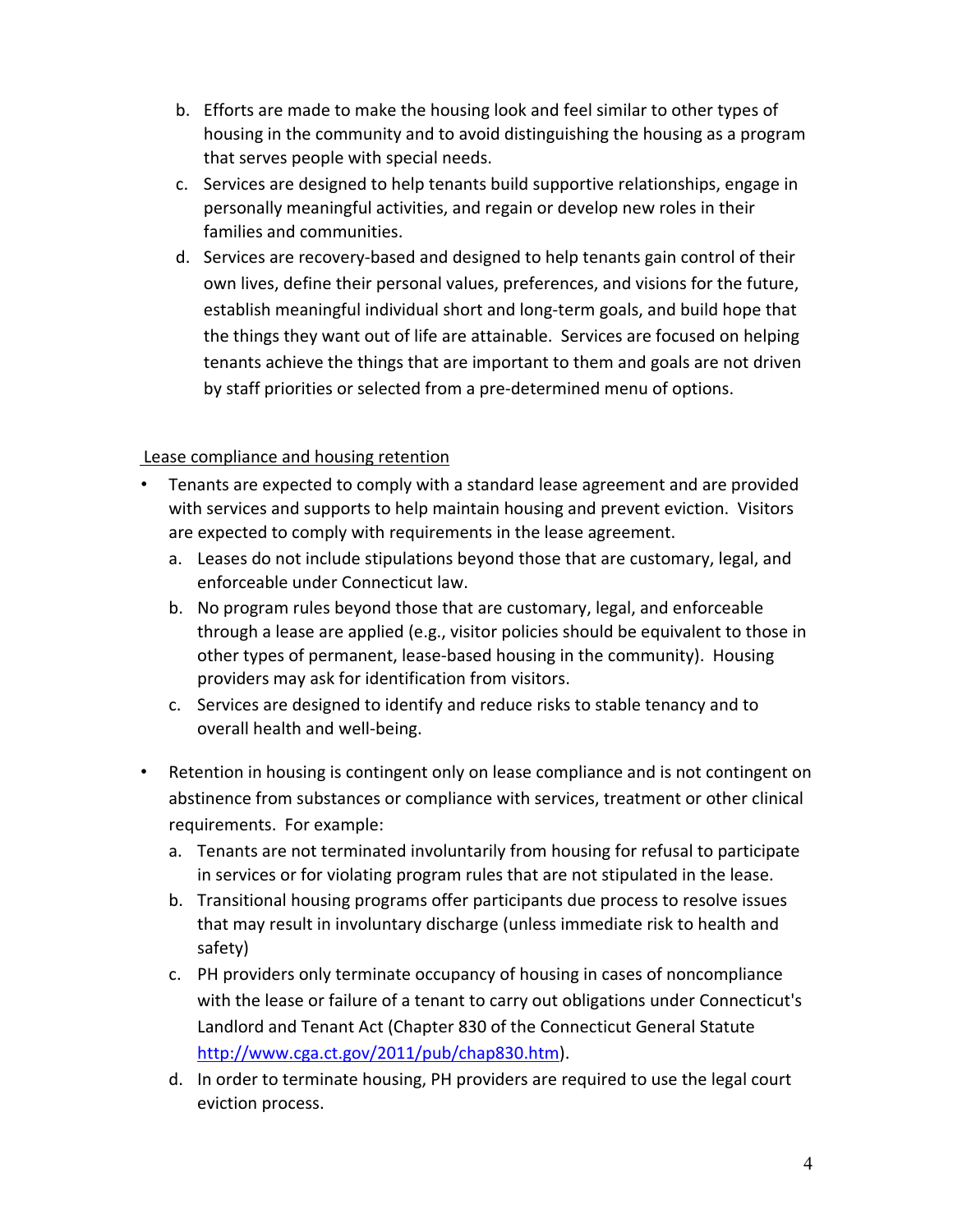### Separation of housing and services

- Projects are designed in such a manner that the roles of property management (e.g., housing application, rent collection, repairs, and eviction) and supportive services staff are clearly defined and distinct.
	- a. Property management and support service functions are provided either by separate legal entities or by staff members whose roles do not overlap.
	- b. There are defined processes for communication and coordination across the two functions to support stable tenancy.
	- c. Those processes are designed to protect client confidentiality and share confidential information on a need to know basis only.

# Tenant Choice

- Efforts are made to maximize tenant choice, including type, frequency, timing, location and intensity of services and whenever possible choice of neighborhoods, apartments, furniture, and décor.
- Staff accepts tenant choices as a matter of fact without judgment and provides services that are non-coercive to help people achieve their personal goals.
- Staff accepts that risk is part of the human experience and helps tenants to understand risks and reduce harm caused to themselves and others by risky behavior.
- Staff understands the clinical and legal limits to choice and intervenes as necessary when someone presents a danger to self or others.
- Staff helps tenants to understand the legal obligations of tenancy and to reduce risk of eviction.
- Projects provide meaningful opportunities for tenant input and involvement when designing programs, planning activities and determining policies.

# **2. Housing First Requirements**

• All CT BOS projects (Permanent Supportive Housing Rapid Re-Housing, and Transitional Housing) are required to adopt the CT BOS Housing First Principles listed above or penalties apply. Applicable penalties are established by the BOS Steering Committee.

# **3. Non-discrimination**

- Providers shall have non-discrimination policies in place and assertively outreach to people least likely to engage in the homeless system.
- Providers shall comply with all federal statutes including, the Fair Housing Act and the Americans with Disabilities Act.
- Providers shall comply with the following requirements as set forth by section 4a-60 of the Connecticut General Statutes: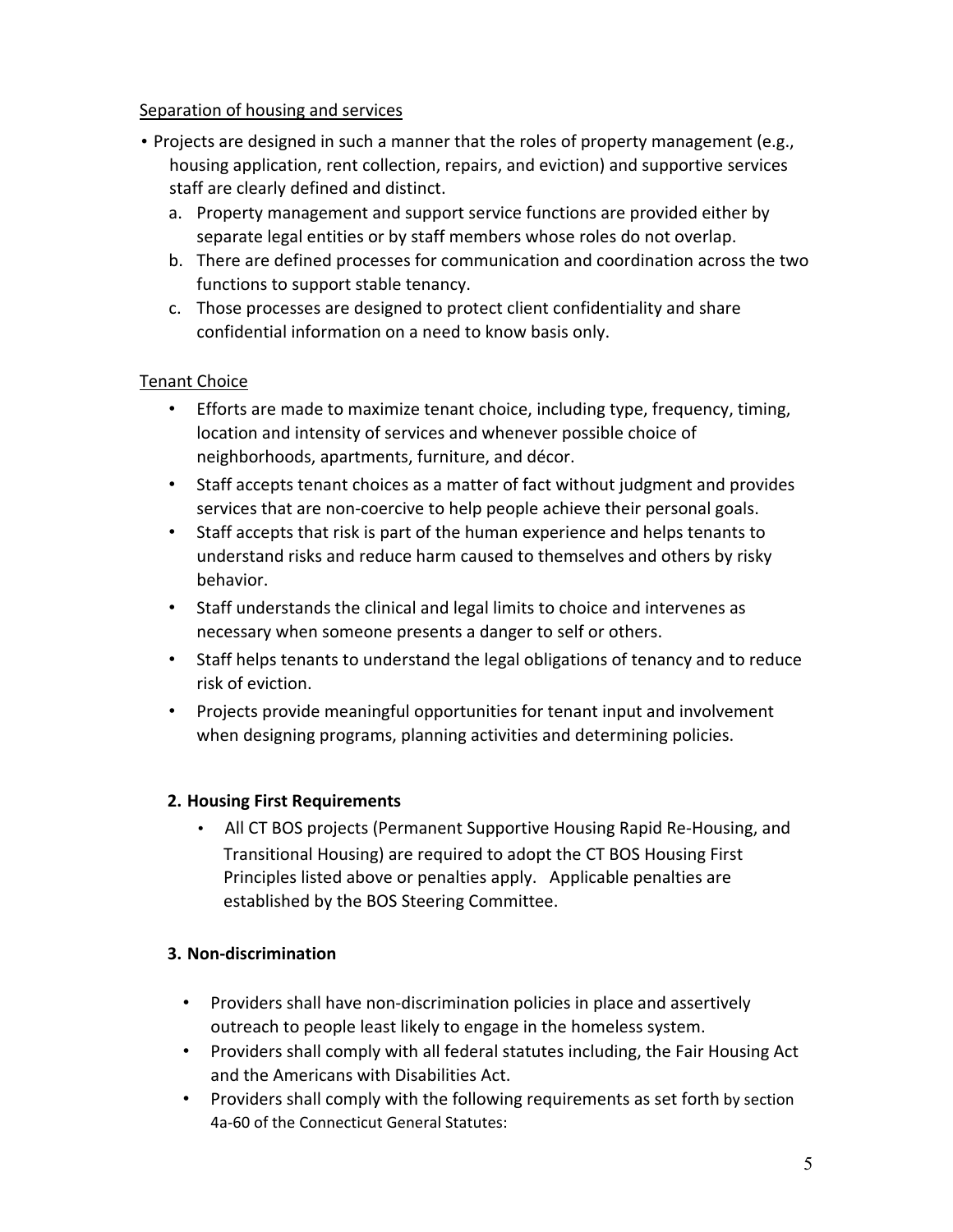(1) The Contractor agrees and warrants that in the performance of the Contract such Contractor will not discriminate or permit discrimination against any person or group of persons on the grounds of race, color, religious creed, age, marital status, national origin, ancestry, sex, mental retardation, mental disability or physical disability, including, but not limited to, blindness, unless it is shown by such Contractor that such disability prevents performance of the work involved, in any manner prohibited by the laws of the United States or of the state of Connecticut. The Contractor further agrees to take affirmative action to insure that applicants with jobrelated qualifications are employed and that employees are treated when employed without regard to their race, color, religious creed, age, marital status, national origin, ancestry, sex, mental retardation, mental disability or physical disability, including, but not limited to, blindness, unless it is shown by such Contractor that such disability prevents performance of the work involved;

(2) the Contractor agrees, in all solicitations or advertisements for employees placed by or on behalf of the Contractor, to state that it is an "affirmative action-equal opportunity employer" in accordance with regulations adopted by the commission;

(3) the Contractor agrees to provide each labor union or representative of workers with which such Contractor has a collective bargaining agreement or other contract or understanding and each vendor with which such Contractor has a contract or understanding, a notice to be provided by the commission advising the labor union or workers' representative of the Contractor's commitments under this section, and to post copies of the notice in conspicuous places available to employees and applicants for employment;

(4) the Contractor agrees to comply with each provision of this section and sections 46a-68e and 46a-68f and with each regulation or relevant order issued by said commission pursuant to sections 46a-56, 46a-68e and 46a-68f;

(5) the Contractor agrees to provide the Commission on Human Rights and Opportunities with such information requested by the commission, and permit access to pertinent books, records and accounts, concerning the employment practices and procedures of the Contractor as relate to the provisions of this section and section 46a-56.

g) The following subsections are set forth here as required by section 4a-60a of the Connecticut General Statutes: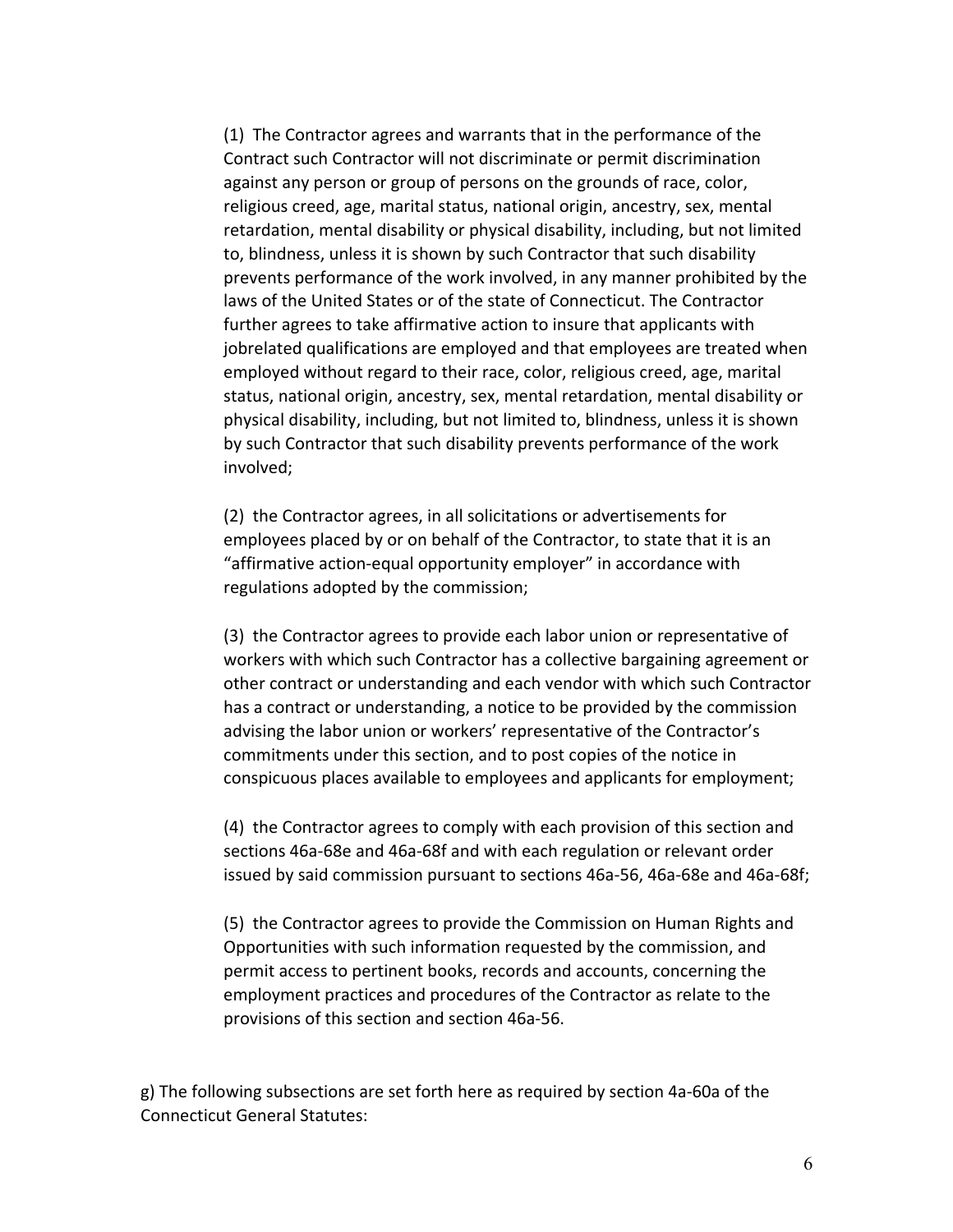- (1) the Contractor agrees and warrants that in the performance of the Contract such Contractor will not discriminate or permit discrimination against any person or group of persons on the grounds of sexual orientation, in any manner prohibited by the laws of the United States or of the state of Connecticut, and that employees are treated when employed without regard to their sexual orientation;
- (2) the Contractor agrees to provide each labor union or representative of workers with which such Contractor has a collective bargaining agreement or other contract or understanding and each vendor with which such Contractor has a contract or understanding, a notice to be provided by the Commission on Human Rights and Opportunities advising the labor union or workers' representative of the Contractor's commitments under this section, and to post copies of the notice in conspicuous places available to employees and applicants for employment;
- (3) the Contractor agrees to comply with each provision of this section and with each regulation or relevant order issued by said commission pursuant to section 46a-56; and
- (4) the Contractor agrees to provide the Commission on Human Rights and Opportunities with such information requested by the commission, and permit access to pertinent books, records and accounts, concerning the employment practices and procedures of the Contractor which relate to the provisions of this section and section 46a-56.
- (h) The Contractor shall include the provisions of section (g) above in every subcontract or purchase order entered into in order to fulfill any obligation of a contract with the state and such provisions shall be binding on a subcontractor, vendor or manufacturer unless exempted by regulations or orders of the commission. The Contractor shall take such action with respect to any such subcontract or purchase order as the commission may direct as a means of enforcing such provisions including sanctions for noncompliance in accordance with section 46a-56; provided, if such Contractor becomes involved in, or is threatened with, litigation with a subcontractor or vendor as a result of such direction by the commission, the Contractor may request the state of Connecticut to enter into any such litigation or negotiation prior thereto to protect the interests of the state and the state may so enter.
- (i) For the purposes of this entire Non-Discrimination section, "Contract" or "contract" includes any extension or modification of the Contract or contract, "Contractor" or "contractor" includes any successors or assigns of the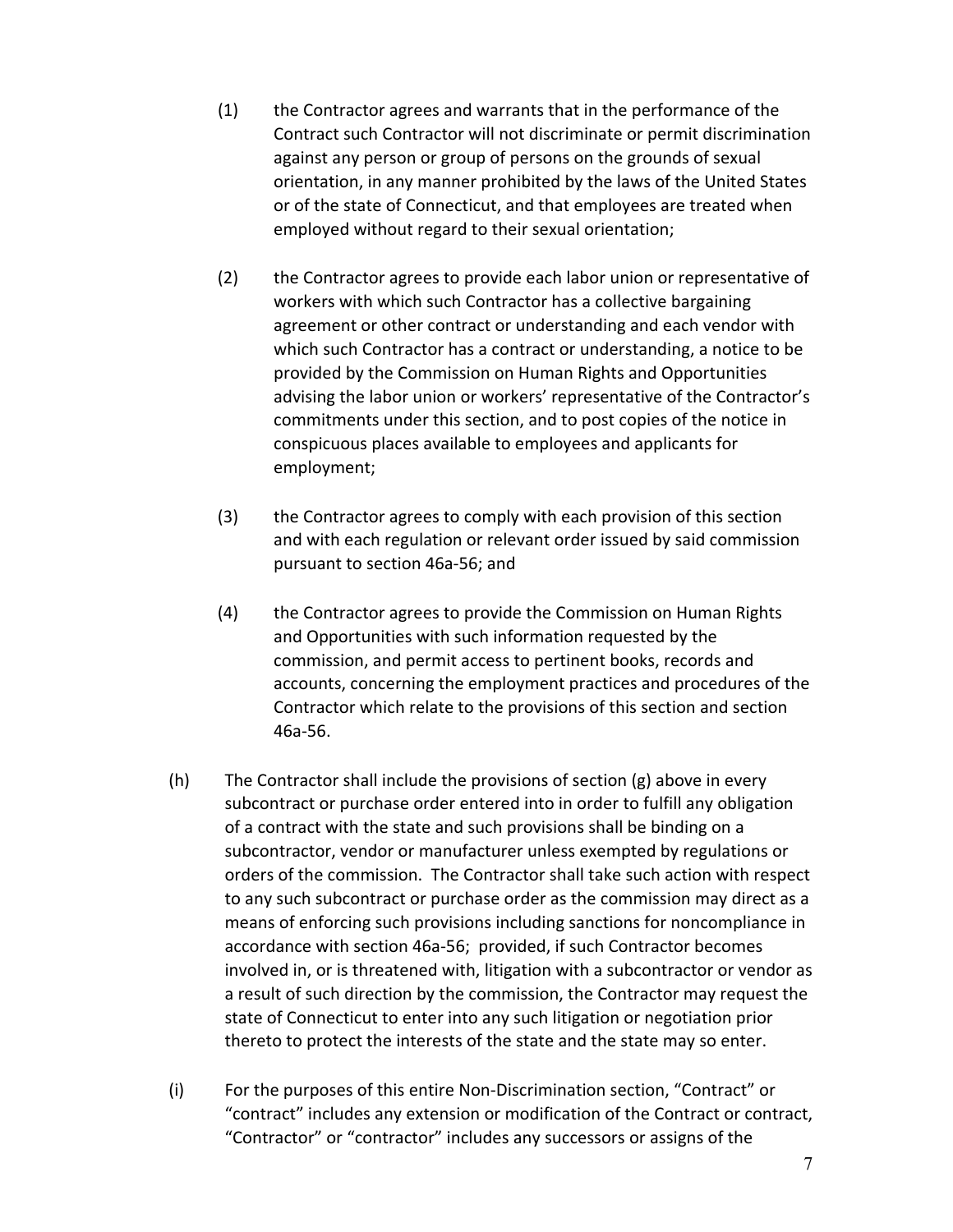Contractor or contractor, "marital status" means being single, married as recognized by the state of Connecticut, widowed, separated or divorced, and "mental disability" means one or more mental disorders, as defined in the most recent edition of the American Psychiatric Association's "Diagnostic and Statistical Manual of Mental Disorders", or a record of or regarding a person as having one or more such disorders. For the purposes of this section, "Contract" does not include a contract where each contractor is

- (1) a political subdivision of the state, including, but not limited to, a municipality,
- (2) a quasi-public agency, as defined in C.G.S.§ 1-120,
- (3) any other state, including but not limited to any federally recognized Indian tribal governments, as defined in C.G.S.§ 1-267,
- (4) the federal government,
- (5) a foreign government, or
- (6) an agency of a subdivision, agency, state or government described in the immediately preceding enumerated items (1),
- (2), (3), (4) or (5).

#### **4. Immigration Status**

Agencies that are not federally required to verify immigration status will not do so for CT BOS projects.

#### **5. Rapid Rehousing Standards**

In accordance with HUD regulations (24 CFR Part 578), the CT BOS Continuum of Care (CT BOS) has developed, in consultation with ESG recipients, written standards for the provision of rapid re-housing (RRH) assistance. Those standards were developed by the CT Department of Housing, adopted by the CT BOS Steering Committee, and are available at: [www.ctbos.org/policies.](http://www.ctbos.org/policies)

The **YHDP Diversion/Rapid Exit Fund** (YHDP Div/RE) provides assistance to youth age 18- 24 at program entry who are experiencing HUD Category 1, 2 or 4 homelessness. It is intended for youth households that only need minimal, short-term assistance to obtain and maintain housing. It was originally established under HUD's Youth Homelessness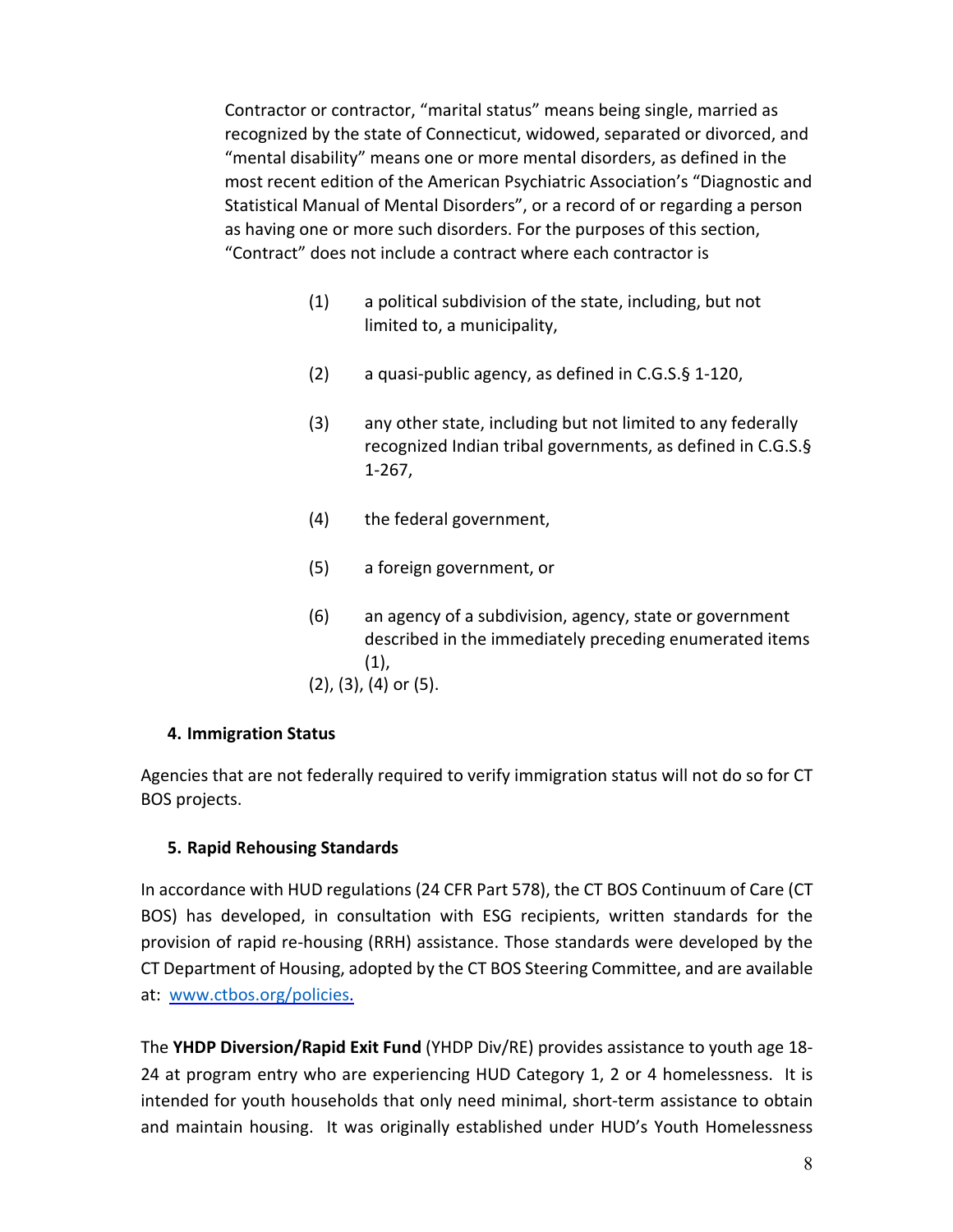Demonstration Program (YHDP) and is renewed annually as a CoC project. It operates across the CoC and is administered centrally by the CT Coalition to End Homelessness (CCEH; referred to herein as the "fund administrator"). CCEH approves and distributes all payments, enters into MOU's with and provides training and technical assistance to partner agencies. Those partner agencies are responsible for a broad range of tasks, including determining and documenting participant eligibility, conducting HQS inspections, determining rent reasonableness, housing search/ leasing assistance, and provision of housing stabilization services.

The YHDP Div/RE is a modified rapid rehousing project and, as such, is not required to follow the statewide RRH standards referenced above. Rather, the YHDP Div/RE Fund follows the eligibility and prioritization standards as outlined in the [CT Coordinated Access](https://www.ctbos.org/wp-content/uploads/2021/01/CT-Coord-Access-Network-Polices-Procedures-2021.01.11.pdf)  [Network Policies & Procedures](https://www.ctbos.org/wp-content/uploads/2021/01/CT-Coord-Access-Network-Polices-Procedures-2021.01.11.pdf) and the standards outlined below for providing rental and financial assistance to eligible participants.

#### **YHDP Diversion Rapid Exit Maximum Financial Assistance**

Maximum Financial Assistance per household per homeless episode is \$5,000. Households may receive up to 100% of security deposit for up to a two months and first month's rent. If participants are responsible for paying some or all of the costs of their own utilities, the applicable utility allowance must be provided as follows.

The responsible partner agency must:

- 1) Obtain the local PHA utility allowance schedule, if applicable, or state DOH schedule if no local PHA exists.
- 2) Keep in project and/or applicable client files a copy of all utility allowance schedules used, including all updates released by PHA and/or DOH.
- 3) Consult the individual client leas to determine which utilities a tenant is responsible for paying.
- 4) Determine the amount of the utility allowance based on the applicable PHA/DOH schedule- only applying the allowance for utilities that the tenant is responsible for paying.
- 5) Include applicable utility allowances when calculating the amount of Div/RE assistance to be provided.
- 6) Document the calculation, including any utility allowance applied in the client's chart
- 7) Provide CCEH with the applicable utility allowance amount, utility account number and payment mailing address (or first bill).

CCEH will pay the applicable utility allowance directly to the utility company

The example below illustrates:

- YHDP Div/RE program is assisting a participant to lease a unit in Hartford
- Lease indicates tenant is responsible for paying heat and electric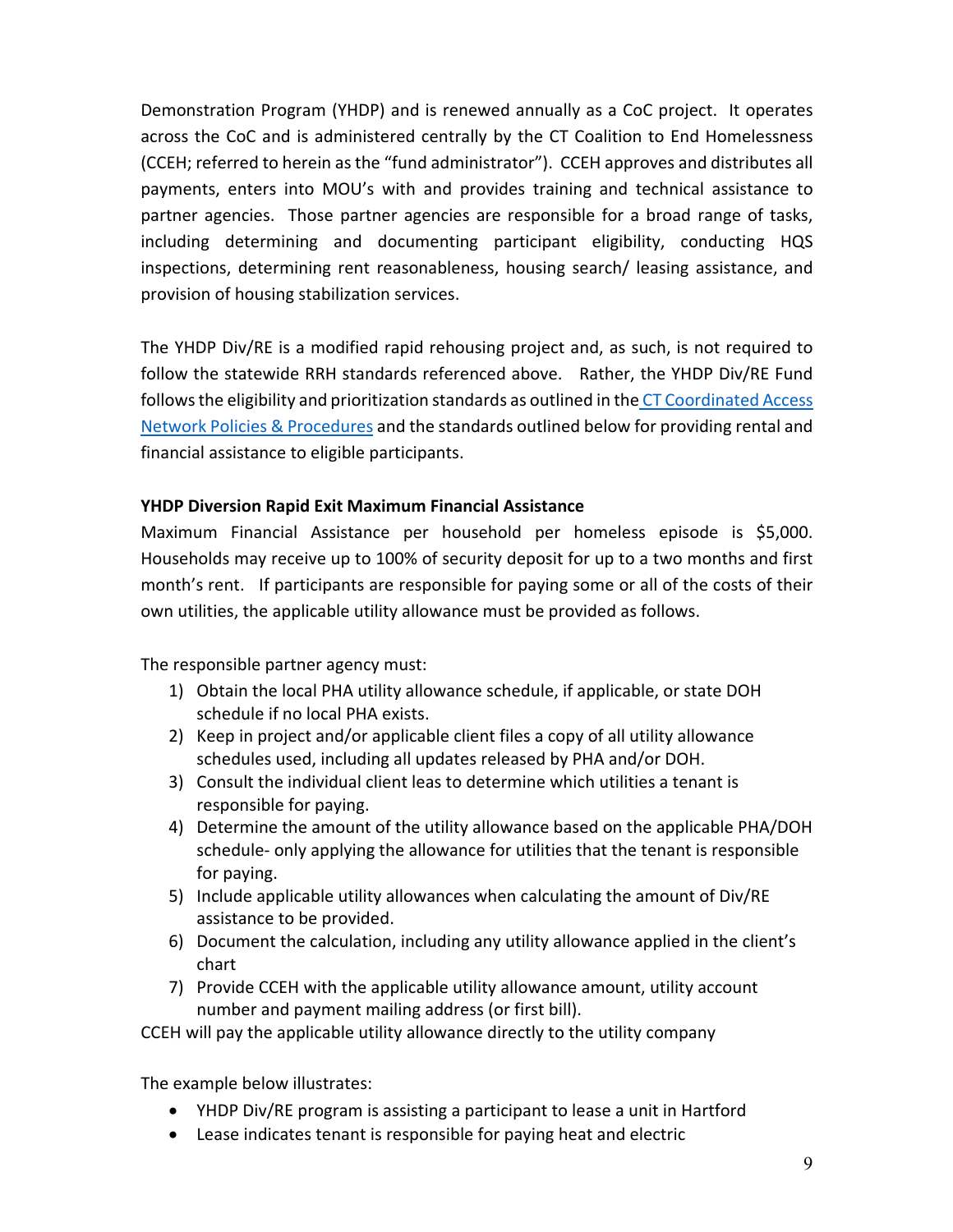- Hartford PHA utility allowances per month: electric \$50 and heat \$50 (total: \$100/month)
- Rent for unit is \$1000
- Security is 2 months: \$2000
- Client has no income
- Document how initial payment was calculated in client chart:
	- $\circ$  Security @ 2months = \$2000 +
	- $\circ$  Rent @ 1 month = \$1000 +
	- o Utility allowance at 1 month= \$100

Total initial payment = \$3100

- o \$3000 paid to landlord
- $\circ$  \$100 paid to utility company
- Client still has no income in month 2
- Document how subsequent payment was calculated in client chart:
	- $\circ$  Rent @ 1 month = \$1000
	- o Utility allowance at 1 month= \$100

Total subsequent payment = \$1100

- o \$1000 paid to landlord
- $\circ$  \$100 paid to utility company

 If a youth's case manager determines that the youth will lose their housing unless additional assistance is received, then the youth may be eligible for up to 100% of rent for up to two additional months. Until such time as further guidance becomes available, determinations regarding whether additional assistance is necessary can be made at the discretion of the case manager and reviewed by the fund administrator (i.e., CCEH). The utility allowance requirements described above continue to be applicable for each additional month of rental assistance provided.

Additional financial assistance (up to the \$5,000 maximum) is eligible if necessary to assist participants with obtaining and maintaining housing. Eligible costs are as follows: *Transportation*:

- The costs of program participant's travel on public transportation or in a vehicle provided by the recipient or subrecipient to and from medical care, employment, child care, or other services eligible under Section 578.53 of the CoC Interim Rule.
- If public transportation options are not sufficient within the area, the recipient may make a one-time payment on behalf of a program participant needing car repairs or maintenance required to operate a personal vehicle, subject to the following: Payments for car repairs or maintenance on behalf of the program participant may not exceed 10 percent of the Blue Book value of the vehicle (Blue Book refers to the guidebook that compiles and quotes prices for new and used automobiles and other vehicles of all makes, models, and types); Payments for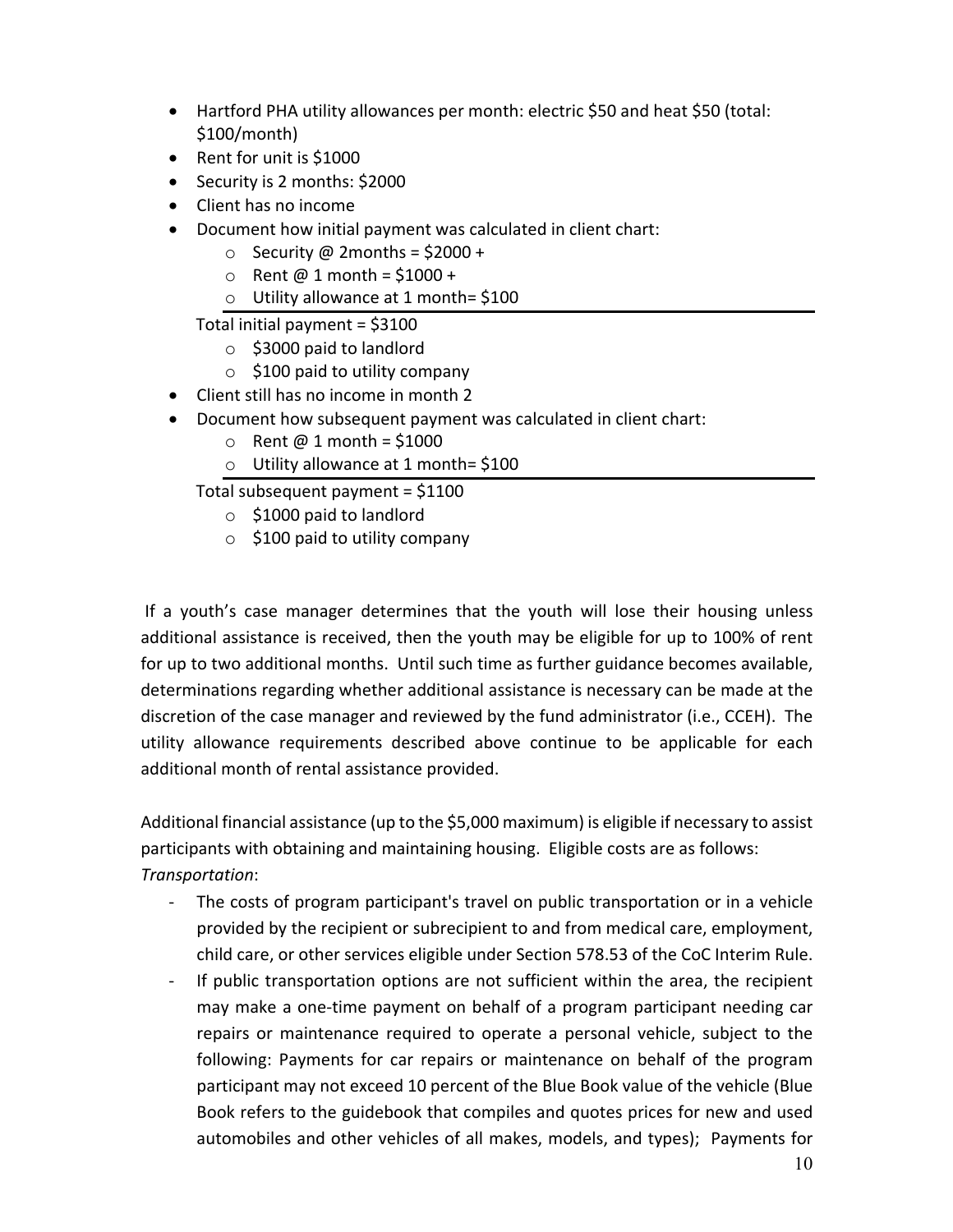car repairs or maintenance must be paid by CCEH directly to the third party that repairs or maintains the car; and DOH or CCEH may require program participants to share in the cost of car repairs or maintenance as a condition of receiving assistance with car repairs or maintenance.

#### *Utility deposits*:

- This form of assistance consists of paying for utility deposits. Utility deposits must be a one-time fee, paid to utility companies.

#### *Moving Costs*:

- Reasonable one-time moving costs are eligible and include truck rental and hiring a moving company.
- This also includes a bus, plane, or train ticket to relocate to permanent housing if
	- (i.) CCEH has ensured that the cost of the assistance provided is reasonable and appropriate, in accordance with the Uniform Administrative Requirements, [Cost Principles, & Audit Requirements for Federal Awards](https://www.govinfo.gov/app/details/CFR-2014-title2-vol1/CFR-2014-title2-vol1-part200) (2 CFR 200),
	- (ii.) And, the partner agency has provided the participant with information about the CoC that serves the area to which he/she is moving (if applicable) and has confirmed that the household has permanent housing in the new location, and will not be homeless in that community upon their arrival.

#### *Childcare Costs:*

- The costs of providing child-care vouchers, for children from families experiencing homelessness, including providing meals and snacks, and comprehensive and coordinated developmental activities, are eligible.
	- (i) The children must be under the age of 13, unless they are disabled children.
	- (ii) Disabled children must be under the age of 18.
	- (iii) The child-care center must be licensed by the jurisdiction in which it operates in order for its costs to be eligible.

#### *Credit Counseling*:

- Credit counseling, accessing a free personal credit report, and resolving personal credit issues.

#### *Rental Application Fees*

#### *Identification:*

- The cost of obtaining a birth certificate or other required documentation for obtaining federal, state or local benefits is an eligible supportive services cost under case management, if it is a necessary to obtain mainstream benefits, and if obtaining primary documents is necessary to obtain and/or maintain housing.

#### *Food:*

- The cost of providing meals or groceries to program participants.

Though, rental assistance may be provided only for a maximum of 3 months, the other types of financial assistance detailed above may continue as needed to prevent a return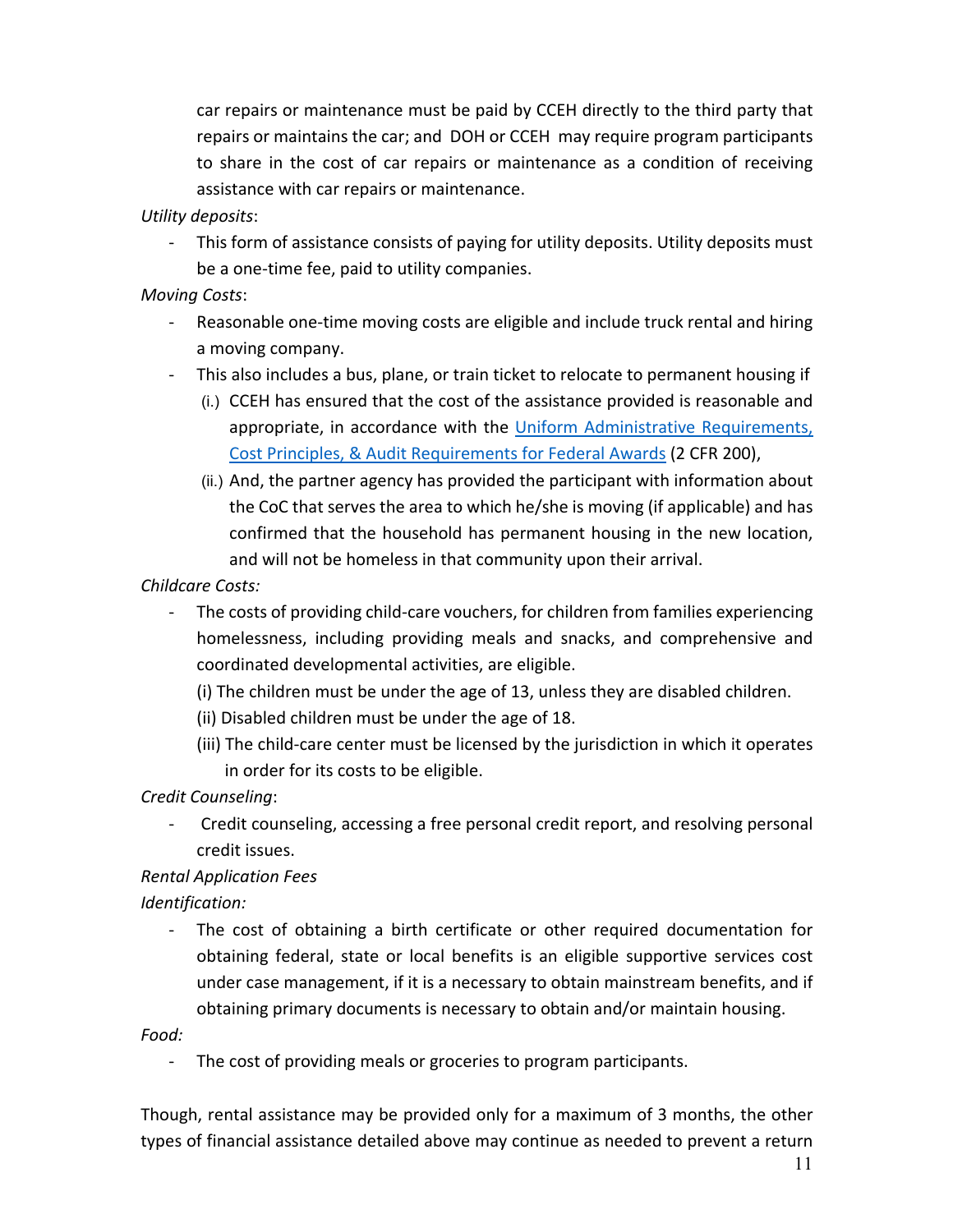to homelessness; however, no additional financial assistance may be provided and program participants must be exited from the project within six months from the date they move into permanent housing. Support services must be offered by the responsible partner agency to participants throughout the duration of enrollment in the project. Until they are exited from the project, participants are required to meet with YHDP Div/RE partner agency staff not less than once per month to assist in ensuring long-term housing stability. It is the responsibility of partner agency staff to make assertive attempts to engage participants in the required services.

#### **6. Educational Services for Children**

#### **BACKGROUND**

Federal law ensures educational rights and protections for children and young adults 1824 experiencing homelessness. Protections apply to children and youth who are living with a parent or guardian and those who are not. Every school district and public charter school in CT is required to designate a homeless liaison who is responsible for ensuring the identification, school enrollment and stability, attendance and opportunities for academic success of students in homeless situations using a child-centered, best interest framework for decision-making. In addition, HUD establishes requirements for CoCs and project applicants through the annual CoC competition and the CT Balance of State Continuum of Care (CT BOS) has established related requirements. This document summarizes basic information about the responsibilities of sub CoCs and recipients/subrecipients of CoC and ESG funds. For more information or to find contact information for you local homeless liaison please visit: http://youth-help.org

Information is also available at the National Center for Homeless Education: http://center.serve.org/nche/briefs.php

#### **RESPONSIBILITIES OF CANs**

CT BOS CANs are responsible for coordinating with your local school district(s), charter school(s), in the following ways:

• Helping to identify children and young adults who are eligible for educational services. If a child or young adult does not have a fixed, regular, and adequate place to sleep at night, he or she is eligible. This includes those living in places not meant for human habitation, emergency shelters, transitional housing, motels/hotels, campgrounds, in doubled-up situations, or in housing that lacks utilities, is infested or has other dangerous conditions.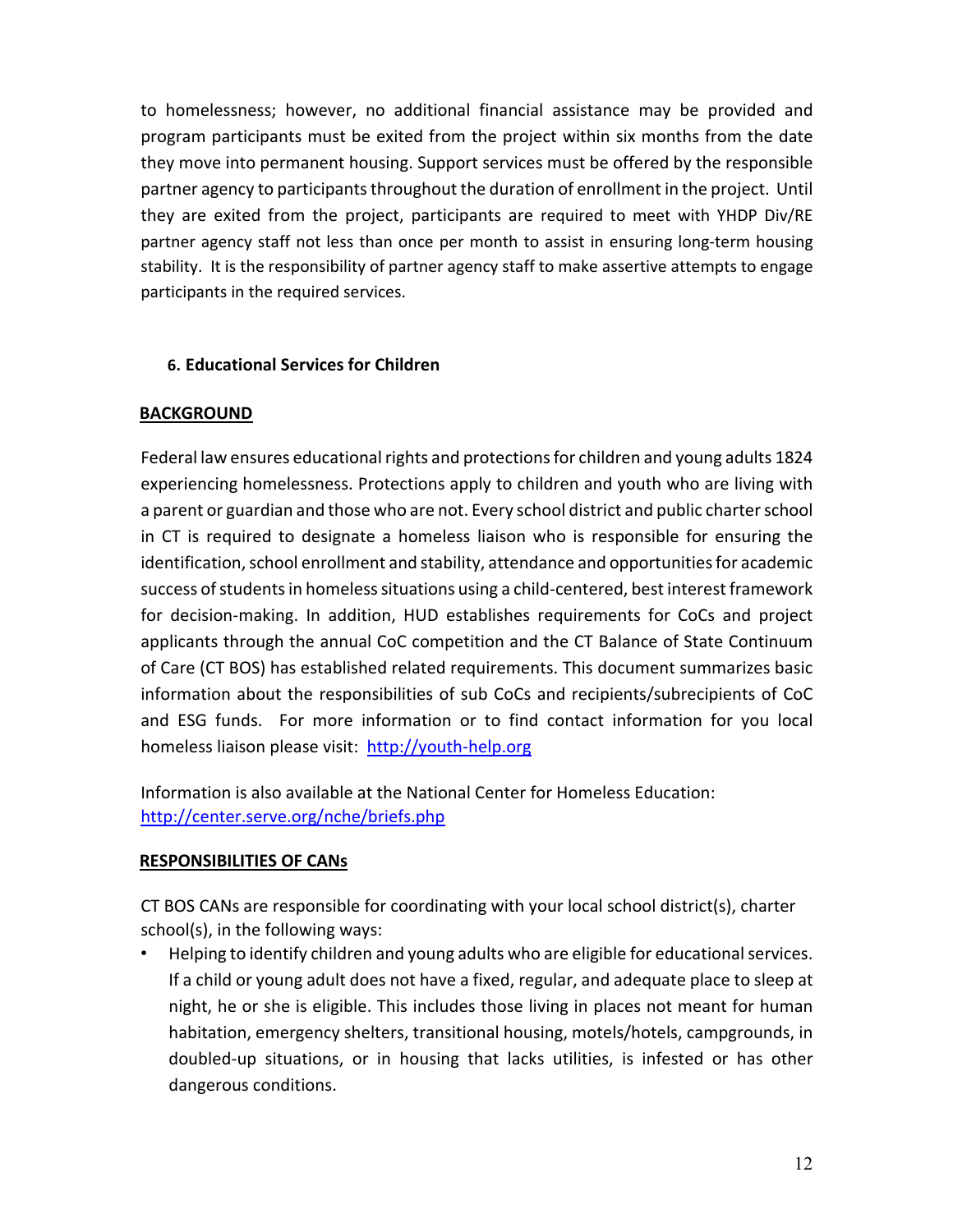- Helping to ensure that all families with children and young adults who qualify in your area are informed about their educational rights and their eligibility for educational services and they receive those services.
- Attending relevant meetings and planning events held by your local school district.
- Ensuring that the local school districts' homeless liaisons are aware of 211 and CAN processes for connecting homeless families and young adults to ESG & CoC resources and helping to resolve any issues that might arise in linking eligible households to those resources.
- Helping to ensure that when placing families in emergency, transitional or permanent housing, consideration is given to the educational needs of children, including placing children as close as possible to schools of origin and early childhood education programs.

# **RESPONSIBILITIES OF RECIPIENTS/SUB-RECIPIENTS & SAMPLE POLICY**

Recipients and sub-recipients of CoC and ESG funds serving families with children and/or young adults 18-24 are responsible for the things outlined in the sample policy below, which is intended to help providers comply with requirements established under federal law, by HUD through the annual CoC project application, and by CT BOS. All projects receiving CoC funds that are serving families with children and/or young adults 18-24 are required to have similar policies. Projects may opt to adapt this sample policy or to adopt a different policy that fulfills the requirements.

#### **Purpose:**

To ensure that participants in (INSERT CoC PROJECT NAME) are helped to understand their educational rights established under Subtitle VII-B of the McKinney-Vento Homeless Assistance Act and most recently reauthorized by the Every Student Succeeds Act; To ensure that children and young adults are immediately enrolled in school, as required by federal and State law, & to ensure that they are connected to transportation and educational services to help them succeed in school.

#### **Policy:**

- 1. All housing, whether temporary or permanent, provided by the CoC project shall be located in neighborhoods that are accessible to community resources and services, including schools, libraries, and other educational services.
- 2. The Program Director and/or his/her designee is responsible for:
	- a. Ensuring that all families with children and young adults participating in this project are informed about their educational rights and their eligibility for educational services at intake and as necessary thereafter.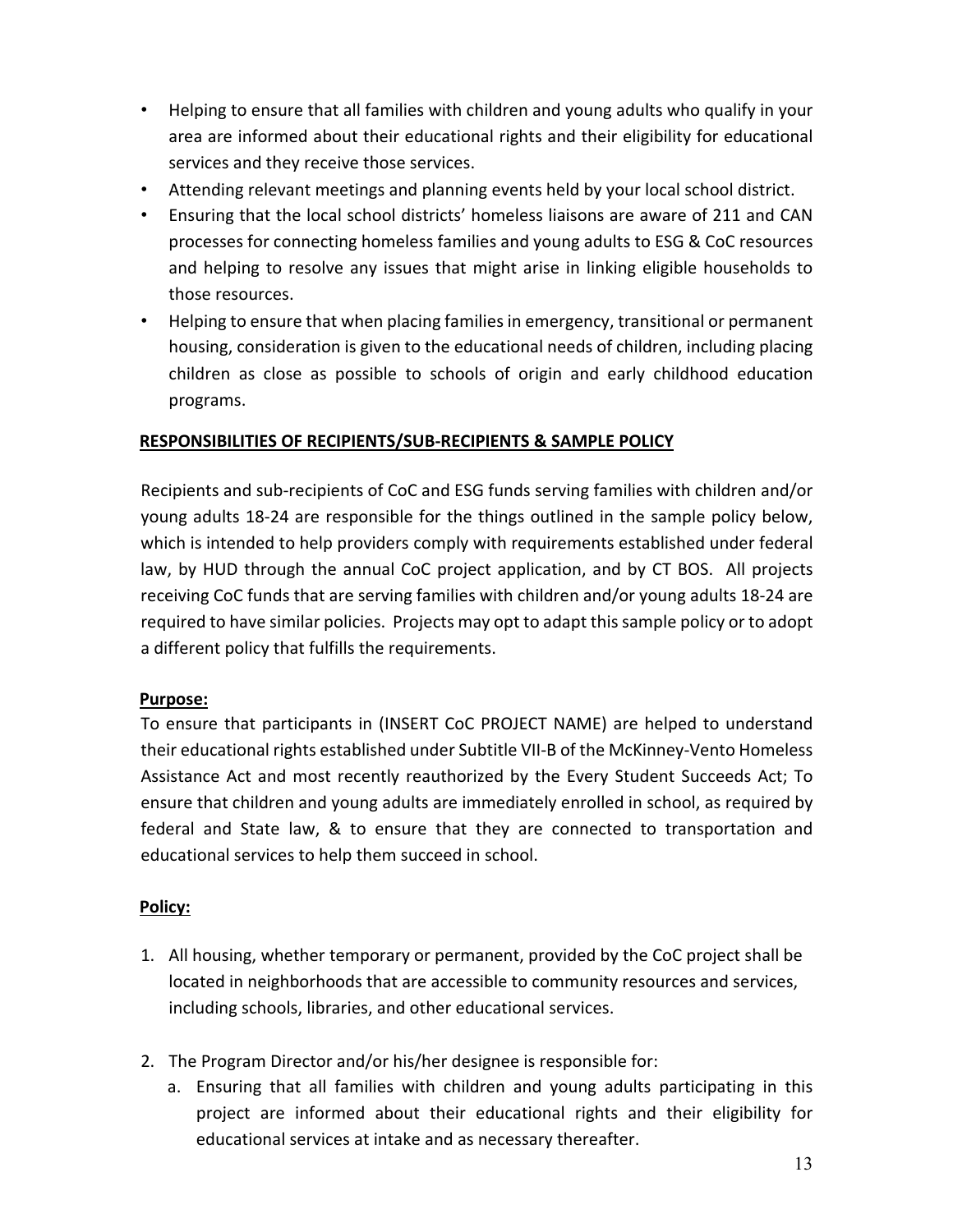- b. Ensuring that no matter where they live, how long they have lived there, or how long they plan to stay, all children and young adults participating in the project are enrolled in school immediately, even if they lack the paperwork normally required (e.g., school records, records of immunization, and other required health records, proof of residency, guardianship, and other documents), are unable to pay fines or fees, or have missed application or enrollment deadlines. Students have the right to enroll in school and attend classes while the school gathers needed documents. Enrollment shall occur as quickly as possible and within no more than 48 hours of project entry. Children and young adults who are not required by State law to enroll in school shall be encouraged and assisted but not required to enroll. Families shall be encouraged and assisted to enroll children in early childhood education programs. Enrollment includes attending classes and participating fully in school activities and applies to youth without a parent or guardian.
- c. Assist unaccompanied youth to choose and enroll in a school, giving priority to his/her wishes and assisting to exercise his/her right to appeal.
- d. Advocating as necessary to ensure that homeless students are able to continue to attend their school of origin (i.e., where they went before becoming homeless or the school in which they were last enrolled) the entire time they are homeless and until the end of the academic year during which they find permanent housing. This includes pre-schools and the designated receiving school at the next grade level when a student completes the final grade level served by the school of origin. Remaining in the school of origin should be presumed to be in the best interest of the student unless contrary to the request of the parent, guardian or unaccompanied youth.
- e. Assisting, as necessary, to ensure that the parent, guardian, or unaccompanied youth is provided with the required written explanation of decisions made by school districts/charter schools and how to appeal them and that they are referred to the local school district's homeless liaison who must carry out the dispute resolution process as expeditiously as possible.
- f. Assisting, as necessary, to appeal any decision by the local school district or charter school that it is not in the student's best interest to attend the school of origin or the school where they currently live if requested by the parent, guardian or unaccompanied youth.
- g. Advocating, as necessary, to ensure that if a dispute arises over eligibility, school selection, or enrollment, the student is immediately enrolled in the school in which enrollment is sought, pending resolution of all available appeals.
- h. Advocating, as necessary, to secure the transportation services to which students are entitled (i.e., to and from the school or preschool of origin, including until the end of the year when the student obtains permanent housing).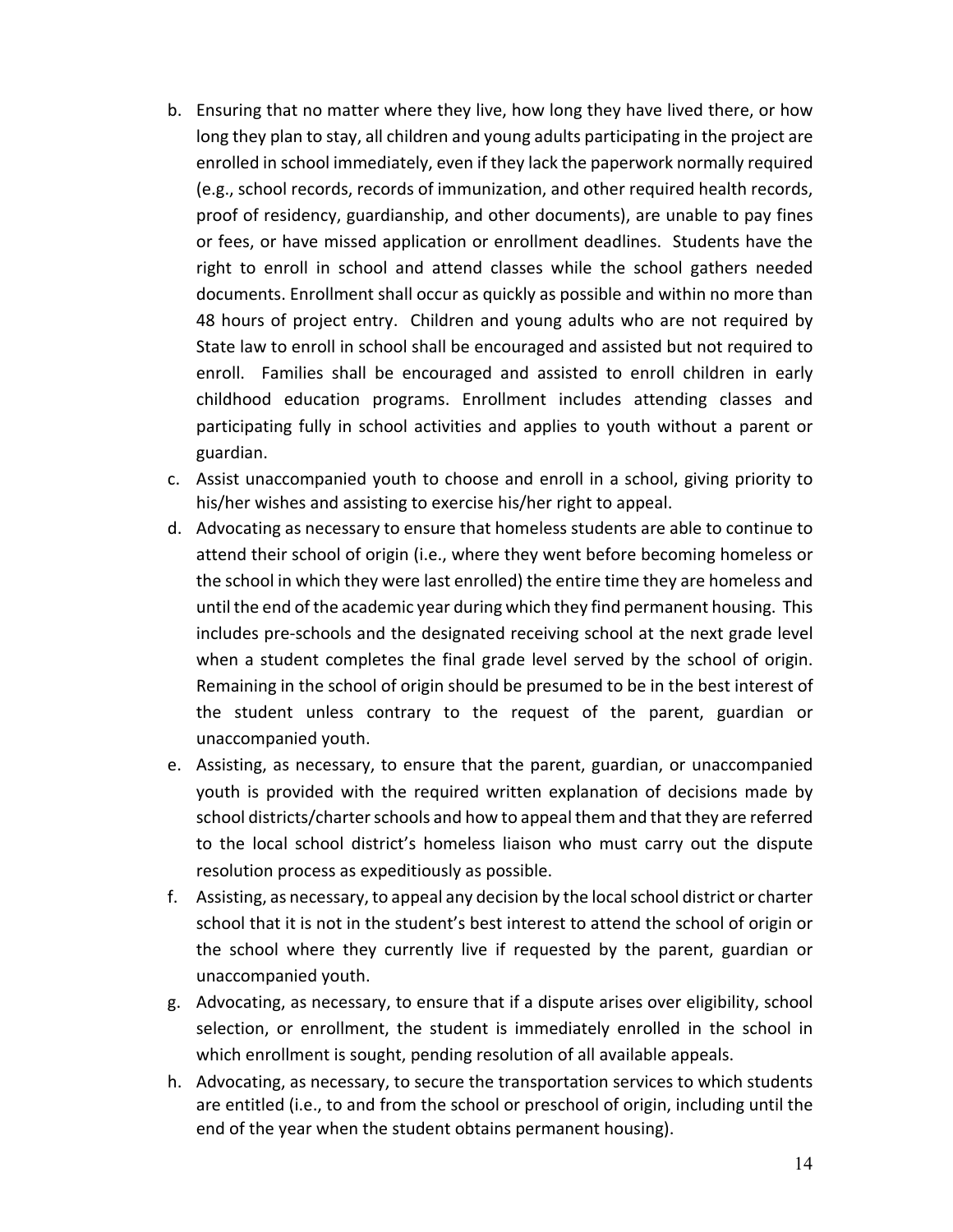- i. Assisting, as necessary, to secure temporary transportation services through other means, if possible, when school districts/charter schools are unable to immediately provide such required services.
- j. Advocating on behalf of homeless students as necessary to ensure that they receive the services for which the are eligible according to their needs and comparable to those provided to other students, including assistance from the local school district's homeless liaison, Early Intervention Program for Infants and Toddlers with Disabilities, Head Start, other preschool programs, services for disabled students, free school meals, services for English language learners, gifted and talented services, before and after school care, career and technical education, summer learning, online learning, and referrals to health, mental health, dental and other services.
- k. Advocating as necessary to ensure that homeless students who meet the relevant eligibility criteria do not face barriers to accessing academic and extracurricular activities, including magnet and charter schools, summer school, career and technical education, advanced placement, online learning, and athletic programs.
- l. Advocating, as necessary, to ensure that students receive appropriate full or partial credit for coursework, including consulting with the prior school about partial coursework completed, evaluating students' mastery of partly completed courses, and offering credit recovery.
- m. Advocating as necessary to ensure that all homeless youth receive information and individualized counseling regarding college readiness, college selection, the application process, financial aid, and the availability of on-campus supports; and that unaccompanied homeless youths are informed of their status as independent students for the purposes of Federal financial aid for postsecondary education and assisted in receiving verification of such status.
- n. Advocating as necessary to ensure that records, including information about a student's living situation, are kept private.
- o. Helping homeless students to succeed in school and to get help from the local homeless education liaison, as necessary.
- p. Developing relationships with colleges to access higher education services specifically for homeless young adults.
- q. Designating a staff person who is responsible for:
	- Helping participants to understand their educational rights
	- **Ensuring that children and young adults are enrolled in school and early** childhood education
	- **Ensuring that students get access to all services, programs, and** extracurricular activities for which they are eligible
	- Ensuring that children and young adults receive the transportation services to which they are entitled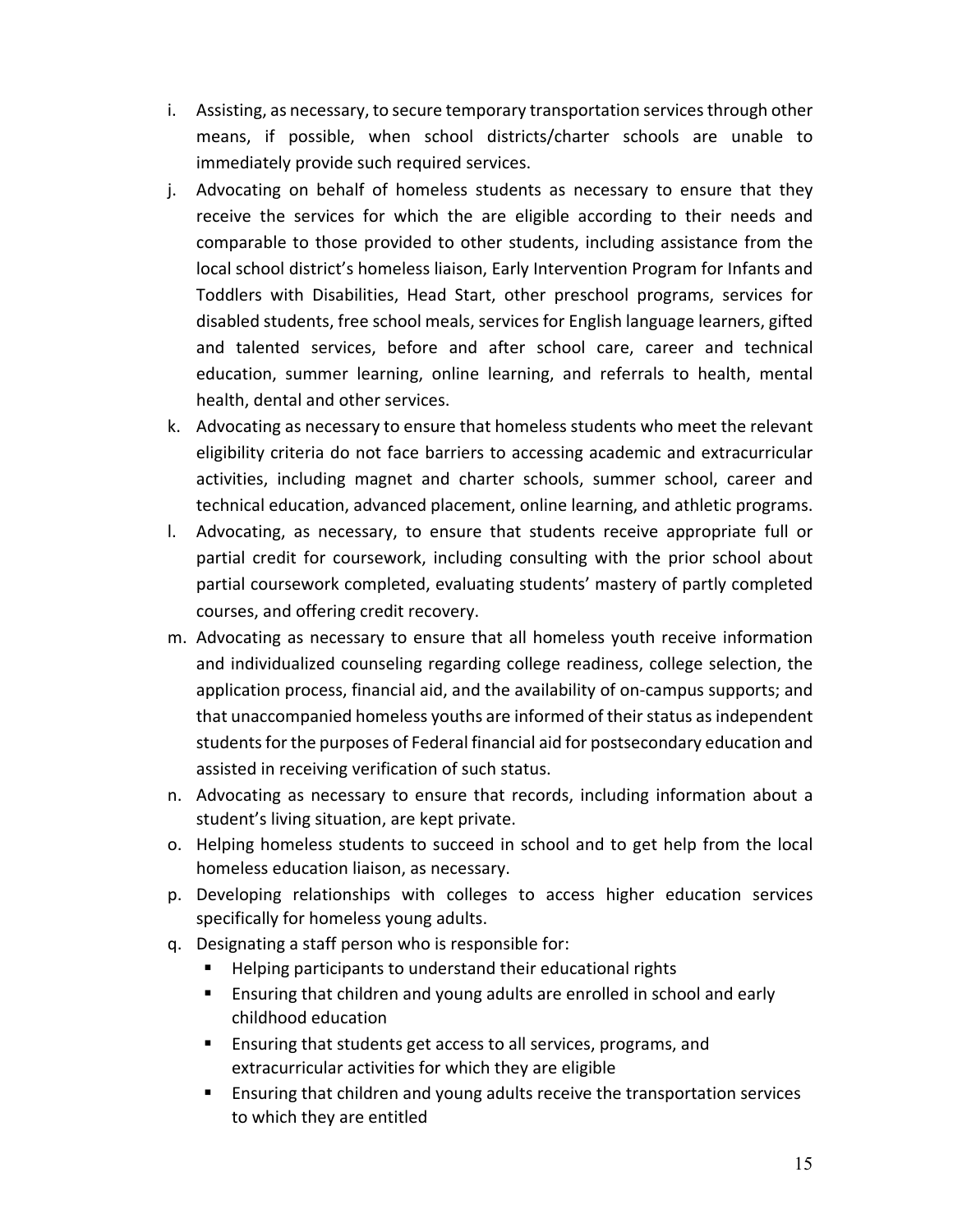These need not be the only responsibilities of the designated staff person.

- r. Ensuring that the designated staff person is involved in the development of participants' service plans where there are extensive or significant unmet educational needs.
	- Ensuring that no policies, procedures, or practices that are inconsistent or interfere with the educational rights established under federal law are adopted by the project.

# **7. Special Requirements for Leasing and Rental Assistance and Transitional Housing Projects**

- If agencies chose the leasing option, they are required to master lease and provide a sublease to tenants (not occupancy agreement); there also must be a functional separation of roles between services and property management.
- Only Transitional housing projects, including YHDP Crisis Housing, can use occupancy agreements in lieu of leases with program participants. The occupancy agreement must be for a term of at least one month that ends in 24 months and cannot be extended beyond 24 months. The goal for YHDP Crisis Transitional housing projects is to house youth within 60 days, but longer stays may be necessary. Projects may not charge occupancy fees.
- For rental assistance, there needs to be an agreement with the administrator including customary terms and conditions.

#### **8. Participant/Applicant Bill of Rights**

Emergency shelter, transitional housing, rapid re-housing, and permanent supportive housing projects operating within CT BOS must review with and provide a written copy of the *CT BOS CoC Participant/Applicant Bill of Rights* (see appendix) to all participants and applicants.

#### **9. Grant Amendments**

- Grant recipients are required to submit any proposed CoC project grant amendments to the relevant CAN for approval prior to submission to HUD.
- Grant recipients are also required to notify the CT BOS Steering Committee of any approved amendments.

#### **10. Age Requirements for YHDP projects**

Per HUD requirements, YHDP eligibility is limited to unaccompanied youth experiencing homelessness, including pregnant or parenting youth and couples,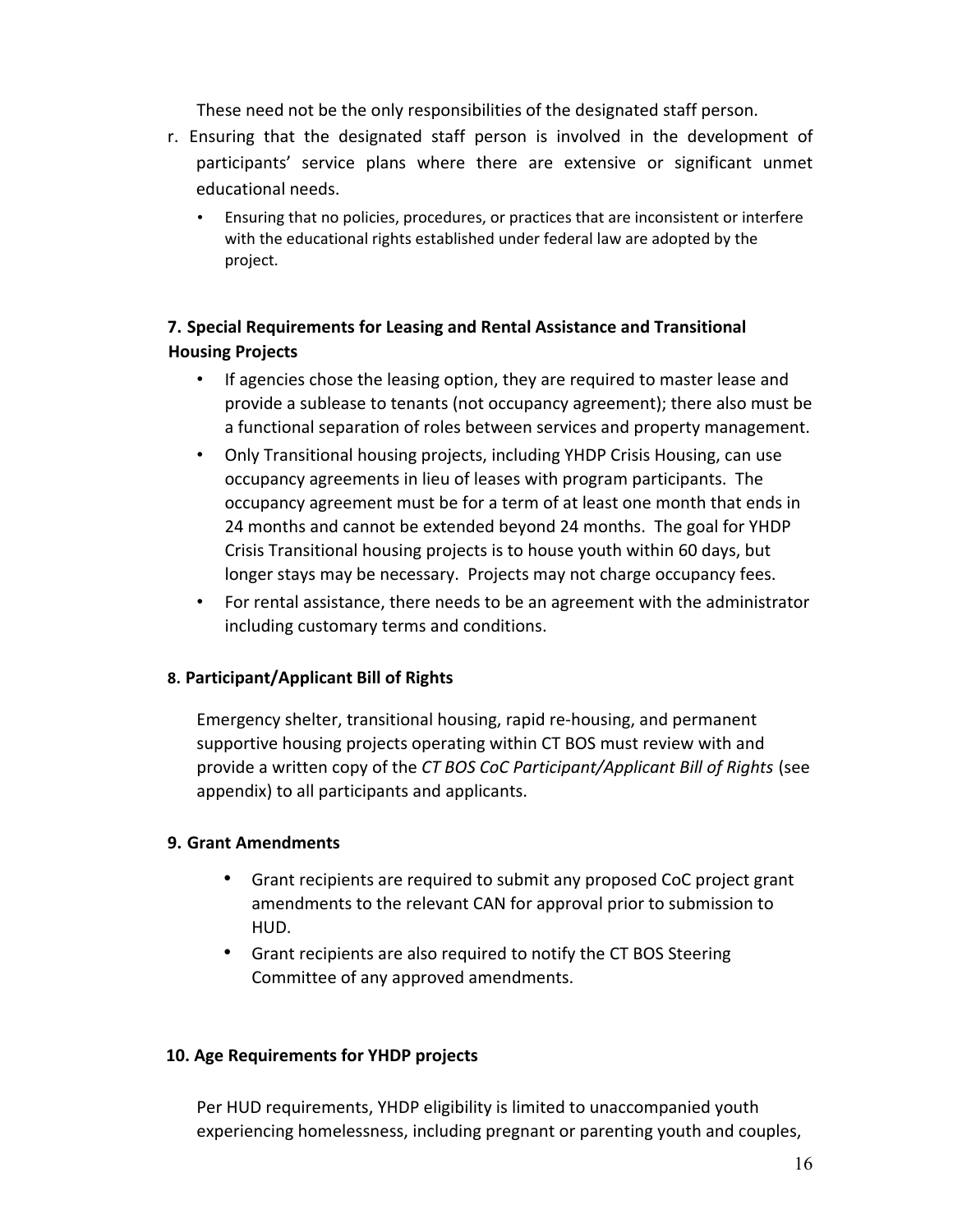who are not accompanied by their parent or guardian during their episode of homelessness and where no member of the household is older than 24 at project entry. Age of adult participants must be verified when determining program eligibility.

The following documents are considered to be reliable for age verification: birth certificate, driver's license, passport, immigration card, military identification, school-age record, social security record, or any other state, local, national or international documentation, provided it contains current information about the age or birth of the possessor. Proof of age should not serve as a barrier to program enrollment. In the absence of these forms of documentation at program entry, a client may self-certify their date of birth while the provider continues to assist with obtaining vital documents. This self-certification does **not** need to be notarized. See [YHDP Additional Household Member Guidance](https://www.ctbos.org/wp-content/uploads/2021/04/YHDP-Additional-Household-Member-Guidance_March-2021.pdf) for more information on the YHDP age restriction.

#### **11. Youth Navigator Projects**

Youth Navigator projects are Supportive Services Only (SSO) projects that were originally funded under HUD's Youth Homelessness Demonstration Program. These projects provide services to youth age 18-24 at program entry who are experiencing HUD Category 1, 2 or 4 homelessness and who are not residing in housing operated by the SSO recipient or sub-recipient. Youth Navigators may conduct youth-specific CAN appointments. Eligible youth who are unable to be diverted from homelessness at their CAN appointment are referred to and enrolled in a Youth Navigator project as capacity allows.

Services focus on assisting program participants to quickly obtain housing and connect with community supports as needed to obtain and maintain housing. This includes but is not limited to: reconnecting youth with natural supports when this contact would not jeopardize the youth's safety; assisting youth with following through on service linkages, such as connection to McKinney-Vento liaison, local workforce assistance program, and the Department of Children and Families' re-entry process; and connecting youth to housing assistance projects as needed. As project capacity allows, services may continue up to 6 months from the date the youth moves into permanent housing. Youth Navigator services should terminate once the youth is enrolled in a transitional housing, rapid rehousing (except for YHDP Diversion/Rapid Exit Fund), or permanent supportive housing project with the navigator providing a warm handoff to the respective case manager. Youth participants who were originally eligible for the program under HUD Category 2, and who have remained in the housing they were at imminent risk of losing at entry, should be discharged from the program within 90 days of entry after referrals to community resources are made.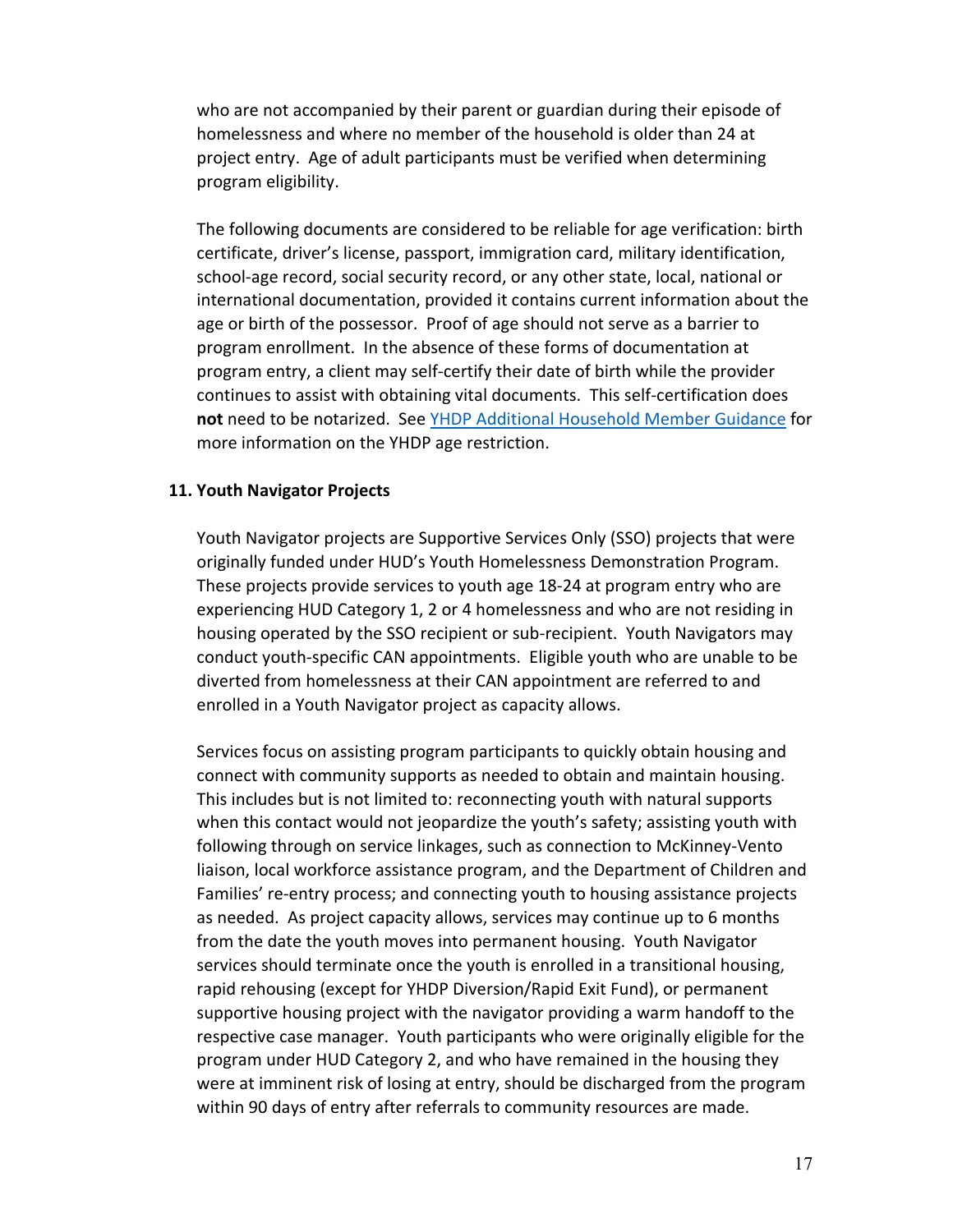#### **12. Expenditure Data**

• To assist with ongoing efforts to ensure full and efficient use of federal resources, all projects funded by CT BOSare required to enter expenditure data into HMIS.

# **13. Ensuring a Safe, Healthy, Inclusive, Affirming and Discrimination-free Environment for Persons Identifying as LGBTQIA+**

#### **Introduction:**

Persons identifying within the LGBTQIA+ umbrella are at heightened risk of housing instability and homelessness. Connecticut law [prohibits discrimination](https://portal.ct.gov/-/media/CHRO/DiscriminationFlyerpdf.pdf) in employment, housing, public accommodations and credit transactions on the basis of a number of protected classes. Connecticut includes all of the following within its protected classes (as well as other classes): sex, transgender status, gender identity, gender expression, sexual orientation, marital status, or civil union status. Retaliation against someone for filing a discrimination complaint is also prohibited.

At the state level, the [Connecticut Commission on Human Rights and Opportunities](https://portal.ct.gov/CHRO) is tasked with enforcing human rights laws that ban illegal discrimination; monitoring compliance with state contract compliance laws and with laws requiring affirmative action in state agency personnel practices; and establishing equal opportunity and justice for all persons in Connecticut through education and outreach activities. At the federal level, [HUD's Equal Access to Housing Rules](https://www.hudexchange.info/resource/1991/equal-access-to-housing-final-rule/) also prohibit HUD funded housing and service providers from using sexual orientation, gender identity or marital status as a basis for denying housing or services to any individuals and their families.

This policy supports CT BOS and CT BOS funded agencies to maintain compliance with Connecticut law and HUD's Equal Access Rule, as well as to promote strategies to provide all people who interact with the Connecticut Balance of State Continuum of Care (CT BOS) and the agencies funded by CT BOS with a safe, healthy, inclusive, affirming and discrimination-free environment.

#### **Terminology**

LGBTQIA+ is an umbrella acronym that generally stands for lesbian, gay, bisexual, transgender, queer (and/or questioning), intersex and asexual. The acronym is designed to be as inclusive as possible with the "+" including the many individuals who may not identify specifically with any of the listed terms but who identify outside of cisgender and heterosexual norms, for instance, persons identifying as non-binary, genderfluid, Two-Spirit, and other identifiers not contained in LGBTQIA.

Most indigenous communities have specific terms in their own languages for the gender-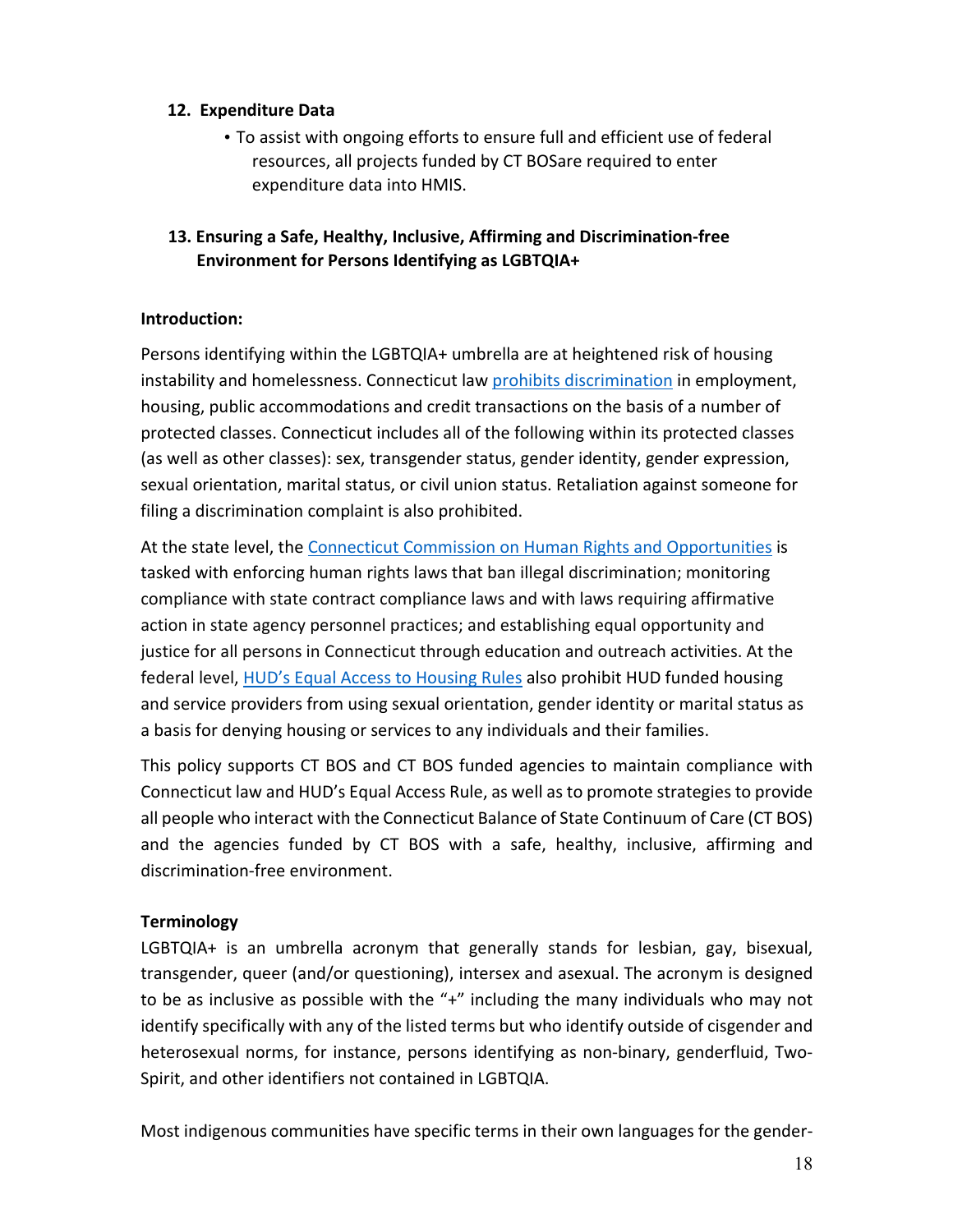expansive members of their communities and the social and spiritual roles these individuals fulfill. With over 500 surviving Native American cultures, attitudes related to sex and gender are diverse. Even with the modern adoption of umbrella terms like Two-Spirit, not all cultures perceive two-spirit people the same way or welcome an umbrella term in place of terms already in use by their cultures.

Language is constantly evolving, and individuals may use a wide range of language to describe themselves that may or may not be known by staff. The best practice is to cede control to individuals to define their identities in language that makes sense to them, and reflect the language that individuals use to describe themselves. The list of terminology below is not intended to be exhaustive. CT BOS acknowledges the evolving nature of language and encourages programs to remain flexible and open to changing terminology. The following resources maintain up-to-date terminology and can be referenced regularly:

- [https://transequality.org/issues/resources/understanding](https://transequality.org/issues/resources/understanding-transgender-people-the-basics)[transgender-people-the-basics](https://transequality.org/issues/resources/understanding-transgender-people-the-basics)
- [https://www.apa.org/pi/lgbt/programs/safe-supportive/lgbt/key](https://www.apa.org/pi/lgbt/programs/safe-supportive/lgbt/key-terms.pdf)[terms.pdf](https://www.apa.org/pi/lgbt/programs/safe-supportive/lgbt/key-terms.pdf)

# **Non-Discrimination and Non-Harassment Policy**

CT BOS is committed to treating all individuals who interact with the CoC and the agencies funded by the CoC with dignity and respect and ensuring that the CoC operates in compliance with human rights and anti-discrimination laws and regulations.

# *a. Professionalism and Staff Conduct*

CT BOS expects that all staff and contractors at CT BOS funded agencies will model appropriate and affirming behavior at all times, as defined by their agencies' codes of conduct and in this policy. Personally-held beliefs about gender identity, gender expression, perceived gender identity, sexual orientation, civil union status or marital status are not permitted to negatively impact the respectful offering and provision of appropriate services, or the respectful treatment of co-workers, clients or community partners. Under no circumstances may any staff member or contractor attempt to convince anyone identifying as LGBTQIA+ to reject or modify their gender identity, sexual orientation, or gender expression. It is also inappropriate to ask questions regarding sexual practices, except as necessary for clinical assessment or reporting abuse. Authorized staff may inquire about sexual orientation, gender identity, and transgender status only for the purposes of collecting demographic information or as necessary to provide responsive client services. Clients must be informed that disclosure of personal information is voluntary and will not affect eligibility for assistance.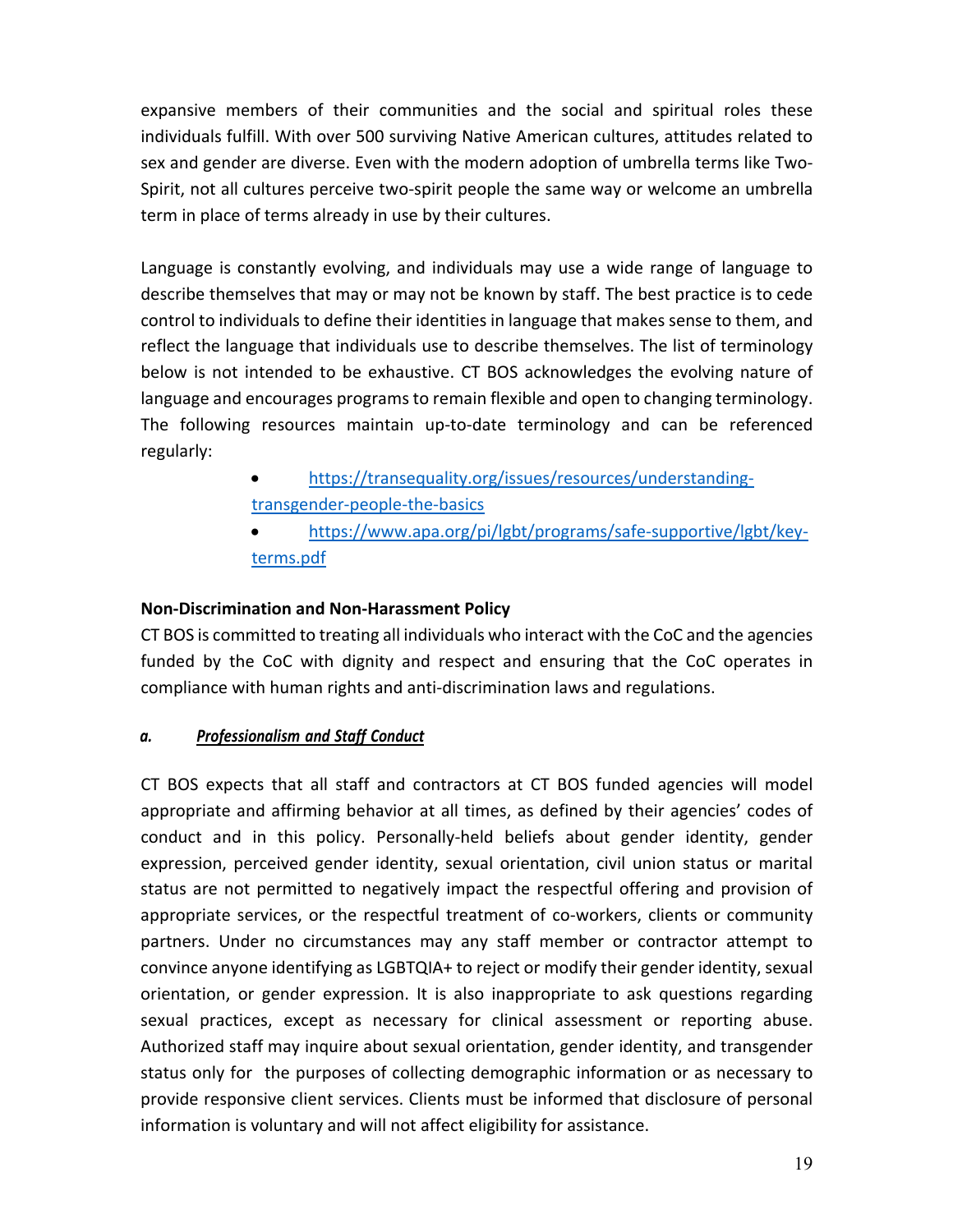# *b. Confidentiality and Privacy*

All clients, staff, and community partners have a right to privacy, and CT BOS expects that all staff and contractors will respect this right. CT BOS expects that staff and contractors will:

- Treat as confidential all of the following: sexual orientation, transgender status, gender identity, medical history, and names other than the name the client uses;
- Never disclose any of the above information without the client's permission, unless such disclosure is required to properly serve the individual and is consistent with federal, State and local laws;
- If a client grants permission to share this information, staff and contractors share in a professional and respectful manner only to persons who need the information.

# *c. Collection of Demographic Information*

CT BOS and its funded agencies may collect demographic information about gender identity, transgender status, or sexual orientation. As with all personal information, clients have the right to refuse to answer these demographic questions. This information is collected as a condition of funding in many instances and is used to report aggregated numbers to funders. Demographic information may not affect eligibility for assistance except in circumstances of sex-segregated facilities, in which case eligibility determinations must be made based on a client's self-reported gender identity without intrusive questioning or being asked to provide anatomical information or documentary, physical, or medical evidence of the individual's gender identity.

# *d. Titles Names and Pronouns*

CT BOS expects that program staff address individuals by the name, title (e.g., Ms./Miss/Mrs./Mr./Mx.), and pronouns (e.g., he/him/his, she/her/hers, they/them/theirs, or other pronouns) that the individual uses, regardless of the individual's assigned sex at birth, whether the individual has undergone a legal name change, or the individual's gender expression, and without requiring identification or other forms of "proof" of gender identity.

Remember that:

- If you are unsure what title, name, or pronoun a person uses, ask "What name do you go by?" and "What pronouns do you use?" "What title do you use?"
- Once staff have learned a person's name, title, and pronouns, CT BOS considers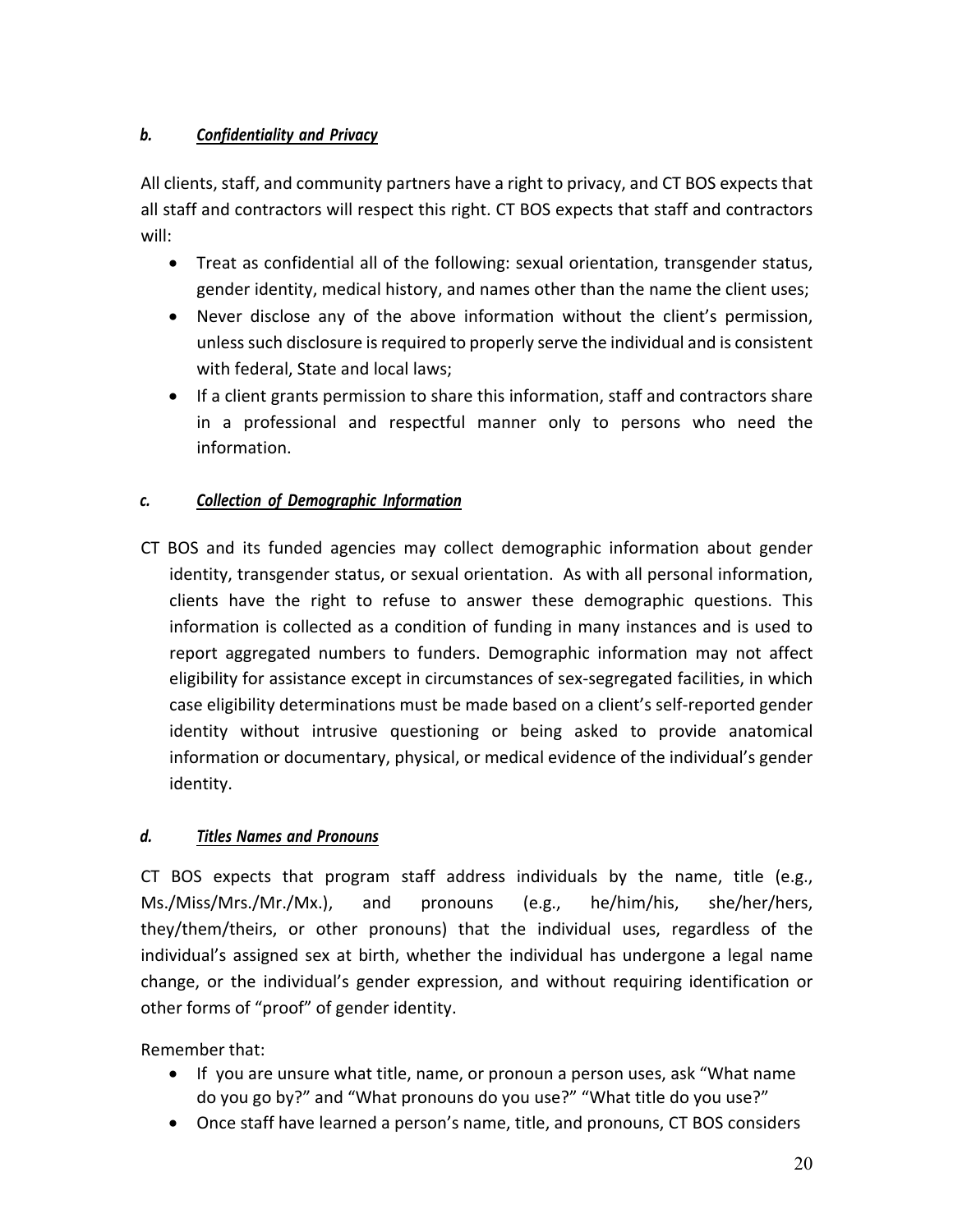staff refusal to use the correct name, title and pronouns to be a form of harassment discrimination.

# *e. Gender Separated Facilities and Services*

Some programs, activities, and facilities are gender specific, e.g., a women's shelter or a men's addiction recovery group. HUD's Continuum of Care (CoC) Interim Rule regulates when gender separated facilities are allowable, stating that facilities may be limited to one sex where the facility consists of a single structure with shared bedrooms or bathing facilities such that the considerations of personal privacy and the physical limitations of the configuration of the housing make it appropriate for the housing to be limited to one sex (see [24 CFR 578.93\(b\)\(1\).](https://www.law.cornell.edu/cfr/text/24/578.93) Where single sex facilities are permissible, it is the policy of CT BOS that all individuals have the right to access such facilities consistent with their gender identity, regardless of gender expression or sex assigned at birth. Clients must be placed in facilities according to their self-reported gender identity. No one may be denied access to a facility serving the gender with which a person identifies, regardless of their assigned sex at birth or gender expression.

In instances where an individual does not identify with a gender that is singularly "male" or "female" (e.g. non-binary, genderfluid, two spirit, a gender outside the binary, etc.), staff may ask the individual to determine the more appropriate gender-based placement as well as the placement that is most likely to be the safest for the individual—either placement with males or with females.

If anyone requests reasonable accommodations to gain greater privacy, providers must take reasonable steps to accommodate the individual, for instance, offering single use restrooms or shower stalls, or accommodating "off hour" shower or restroom usage. Single occupancy restrooms must be made available to people of all genders.

For gender separated services, such as a men's or women's recovery group, the same policy applies as above. Individuals have the right to access services consistent with their gender identity, regardless of gender expression or sex assigned at birth, and in instances where an individual does not identify with a gender that is singularly "male" or "female," staff may ask the individual to determine the appropriate gender separated service for themselves.

# *f. Safety*

LGBTQIA+ identifying people are subjected to greater instances of harassment, bullying, and violence than their non-LGBTQIA+ counterparts. Discrimination can be subtle and often goes unreported and undocumented. Protecting the safety of clients, staff, contractors and community partners who identify as LGBTQIA+ is paramount. CT BOS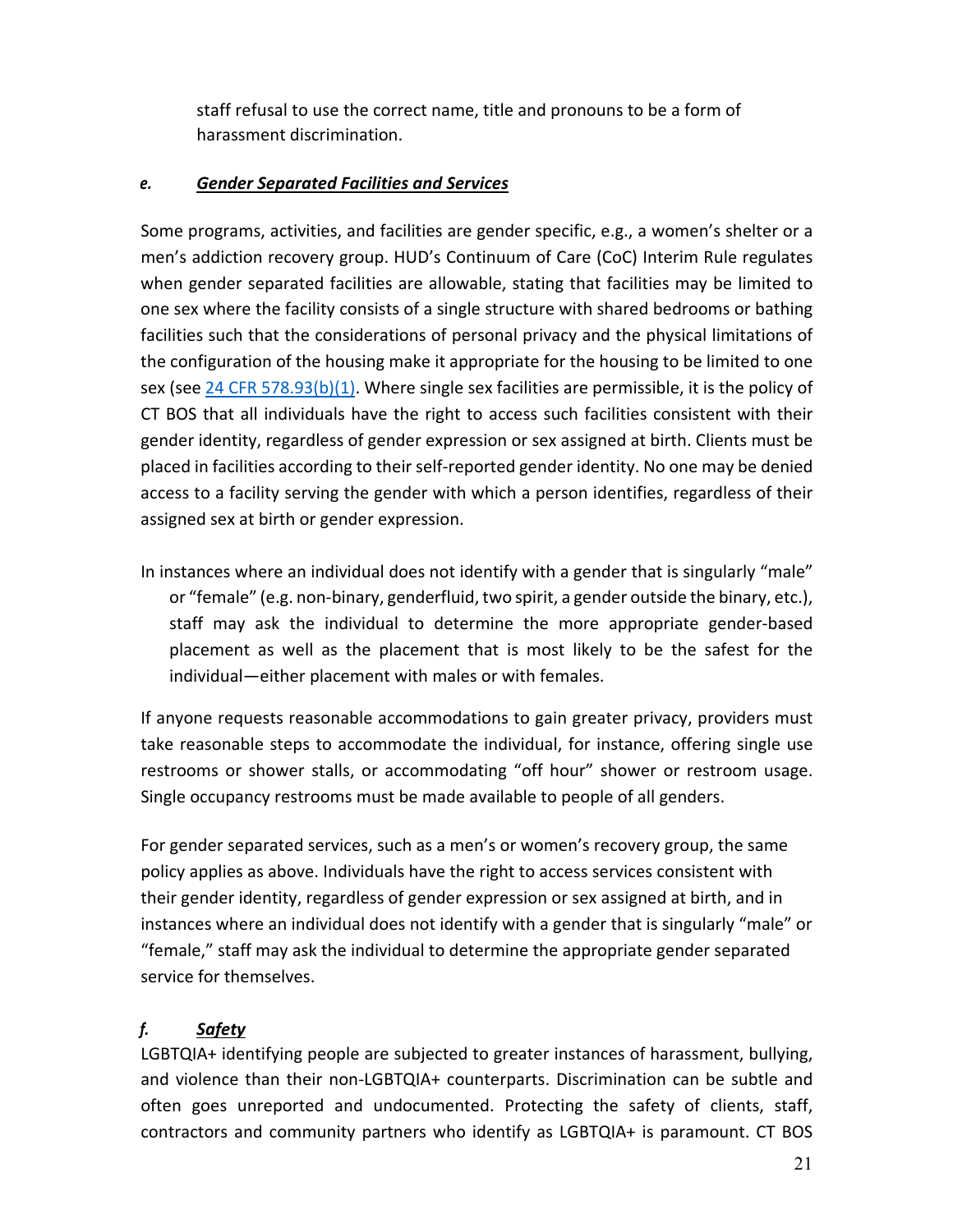expects that agencies establish and publicly display anti-discrimination policies and that they promptly, accurately and comprehensively document and address all incidences of harassment, bullying, discrimination or violence against LGBTQIA+ clients, staff, contractors or community partners. Staff members who observe harassment based on sexual orientation, gender identity, transgender status, or any other protected class should take action immediately and document such action in relevant case notes and incident reports in accordance with their agency's policies. Clients who feel unsafe in a particular program may raise the issue with program staff, CT BOS or the CT Commission on Human Rights and Opportunities (see [Violations\)](#page-21-0).

# *g. Health Care*

CT BOS expects that programs enact healthcare and medication policies that apply equally to all persons, including gender-affirming medications. Clients identifying as LGBTQIA+ may need access to health services such as gender-affirming medications, surgeries, healthcare services or personal hygiene products, all of which are highly personal. Staff should make every effort to connect clients with gender affirming healthcare providers for any medical needs and reach out to their supervisors for assistance with identifying these providers. Clients may contact CT BOS with any issues regarding accessing gender affirming services in CT BOS programs. (For contact information see see [Violations\)](#page-21-0)

# *h. Dress Code*

CT BOS expects that programs enact dress codes that apply equally to all genders and not include gender-specific dress code elements. For instance, programs can apply an equal standard of length to any clothing, without referring to, for example, "women's skirts" or "men's shorts." Staff and clients should never be required to wear clothing or meet grooming standards that are inconsistent with their gender identity or expression, or be forbidden from wearing clothing consistent with their gender identity or expression. Holding employees or clients to different dress and grooming standards basedon gender identity or perceived gender identity is considered discrimination by CT BOS.

# <span id="page-21-0"></span>*i. Violations*

Any employee or contractor of a CT BOS funded agency who discriminates against, harasses, or violates the rights of an individual identifying as LGBTQIA+, or who retaliates against any individual who opposes such action, is subject to disciplinary action as well as sanctions and penalties imposed by the funded agency, the courts, the CT Commission on Human Rights and Opportunities, the CT Department of Mental Health and Addiction Services, and the CT Department of Housing. CT BOS may monitor recipient, subrecipient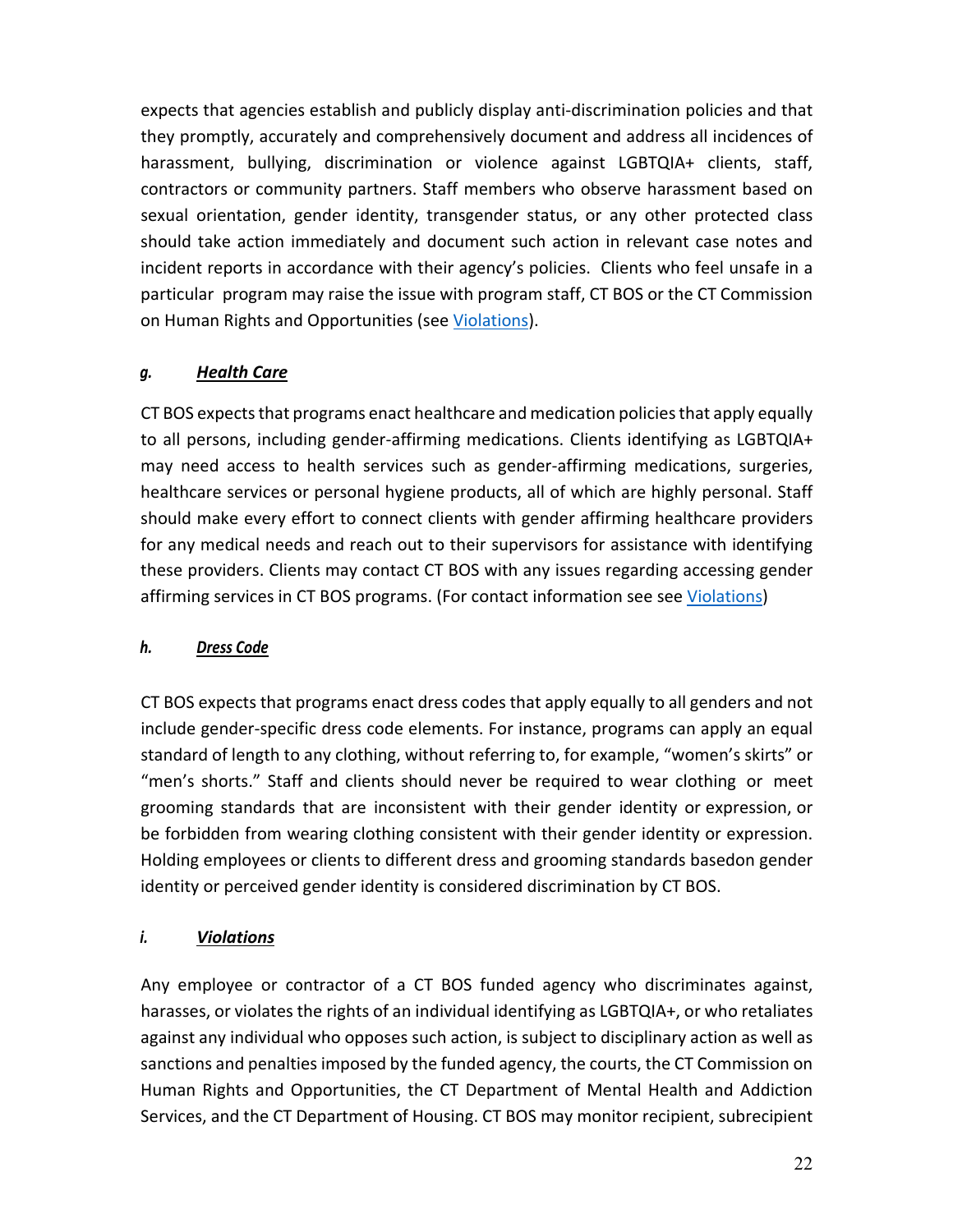and contractor compliance with this policy and human rights and anti-discrimination laws and regulations. When making decisions regarding project funding, the CT BOS Steering Committee may consider a pattern of non-compliance or failure to promptly and adequately address non-compliance.

Complaints of harassment, discrimination, retaliation, or the creation of a hostile work environment may be reported to any of the following:

• The [CT Commission on Human Rights and Opportunities](https://portal.ct.gov/CHRO/Commission/Commission/Contact-Us) Phone: **[860-541-3400](tel:8605413400)** Connecticut Toll Free: **[1-800-477-5737](tel:18004775737)** TDD: **[860-541-3400](tel:8605413400)** CT BOS Grievance Committee in writing via e-mail [\(ctboscoc@gmail.com\)](mailto:ctboscoc@gmail.com) or by

phone at (917)449-3918. *CT BOS can also assist in determining how best to make a report directly to a provider agency.*

# <span id="page-22-0"></span>**V. Performance Evaluation**

#### **1. Renewal Evaluations**

- Each year, the BOS Steering Committee establishes performance targets, and evaluation criteria for renewing projects.
- Providers are asked to submit data such as consumer surveys and APRs to enable project evaluation before the NOFA is released.

#### 2. **Corrective Actions**

- Each year the Steering Committee establishes a minimum scoring threshold.
- Projects scoring below the threshold must do a corrective action plan.
- Agencies in corrective action process are not eligible to apply for funding for new projects.
- Programs in corrective action status for 2 consecutive years may be at risk of losing their funding.
- Local BOS CoC representatives are copied on correction action letters for their jurisdictions.

#### **3. Underspending**

• If a project is underspent by more than 20% or \$50,000 for 2 years, the project is at risk of partial or complete reallocation.

#### <span id="page-22-1"></span>**VI. Grievances**

#### **1. Purpose**

The purpose of the CT BOS Grievance Policy is twofold: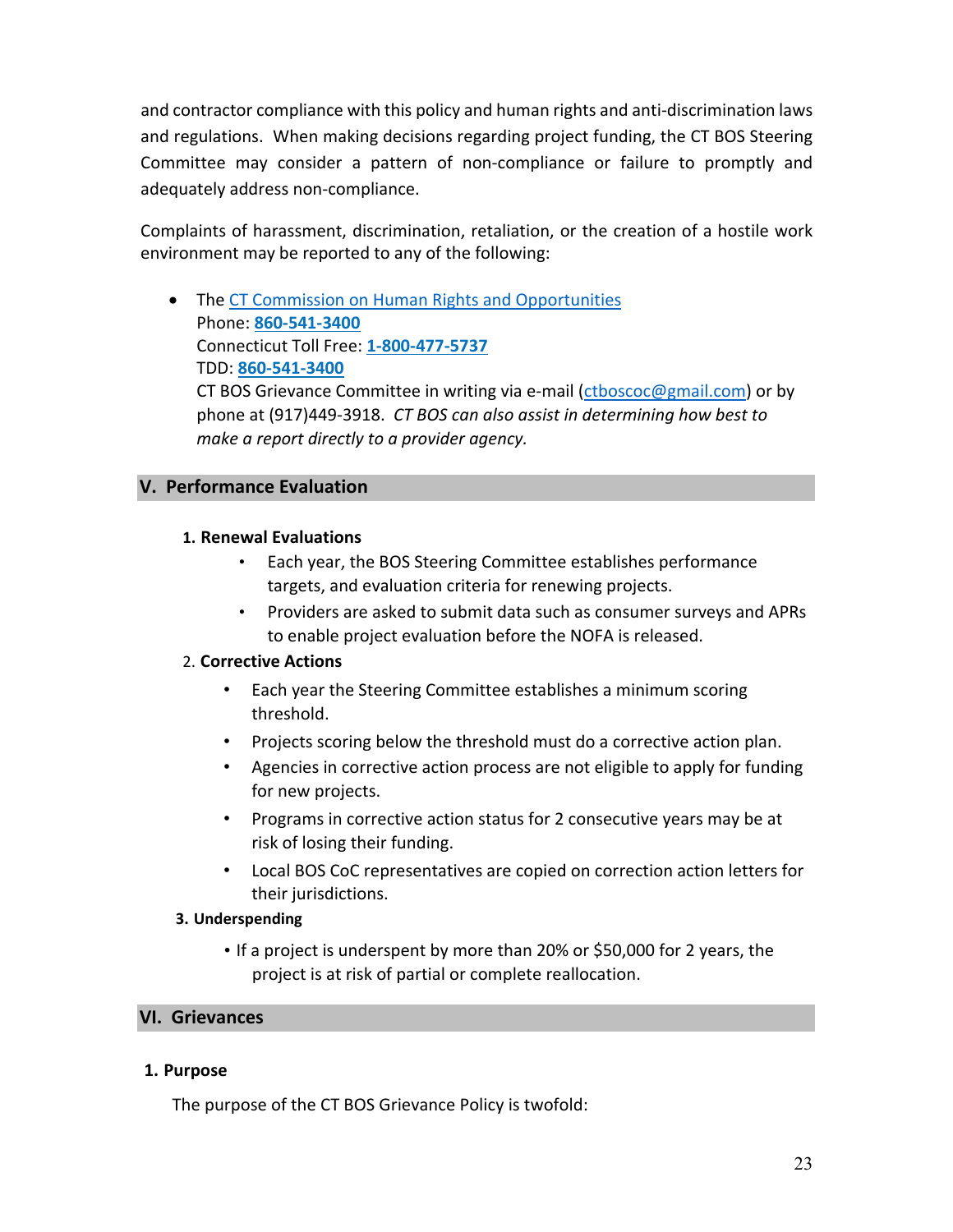- A. To ensure that there is a fair and accessible process for providers and Steering Committee members to file a grievance with the CoC regarding decisions made during the CoC funding process (See Section 5 below).
- B. To ensure that there is a fair and accessible process for consumers served by CT BOS projects who have filed a grievance with a CT BOS CoC funded provider, are dissatisfied with the outcome and wish to file a grievance with the CoC (See Section 6 below).

### **2. Filing a Grievance**

Grievances submitted by provider agencies and Steering Committee members shall be submitted in writing to the Grievance Committee via e-mail (ctboscoc@gmail.com). Consumer grievances can be submitted to the CT BOS Grievance Committee in writing via e-mail (ctboscoc@gmail.com) or by phone at (917)449-3918.

#### **3. Composition of Grievance Committee**

The Grievance Committee shall be made up of a minimum of three members of the CT BOS CoC Steering Committee. Members shall be appointed by the CT BOS CoC Steering Committee Co-Chairs. In all instances when a conflict of interest is present, parties shall recuse themselves from voting on and otherwise influencing the outcome of matters referred to the Grievance Committee. (see CT BOS Policies, Article VIII, Section 1).

#### **4. Final review by the CT BOS Co-Chairs**

All Grievance Committee decisions may be appealed to the CT BOS Steering Committee Co-Chairs within 10 working days of receipt of the committee's written decision. In instances in which a co-chair recuses, another Steering Committee member who was not involved in the decision being appealed may be appointed to participate in the final review. The final review shall be completed within 15 working days of receipt of the request. Within 10 working days of the review, the chairs shall issue a written decision specifying the reasons for the decision. The written decision shall be mailed or emailed to the person who filed the grievance by first class mail, and a copy will be maintained in the CT BOS project files. The decision is final and cannot be appealed.

#### **5. Grievance Policy for Providers and Steering Committee Members**

This policy should be used when a provider or Steering Committee member wishes to file a grievance related to the CoC funding process. For instance, a project may file a grievance to appeal a project evaluation result or the rejection of a project for CoC funding.

#### a. **Resolution of a Grievance**

Grievances will be reviewed by the Grievance Committee within 30 days of receipt. The committee will issue a written decision, specifying the reasons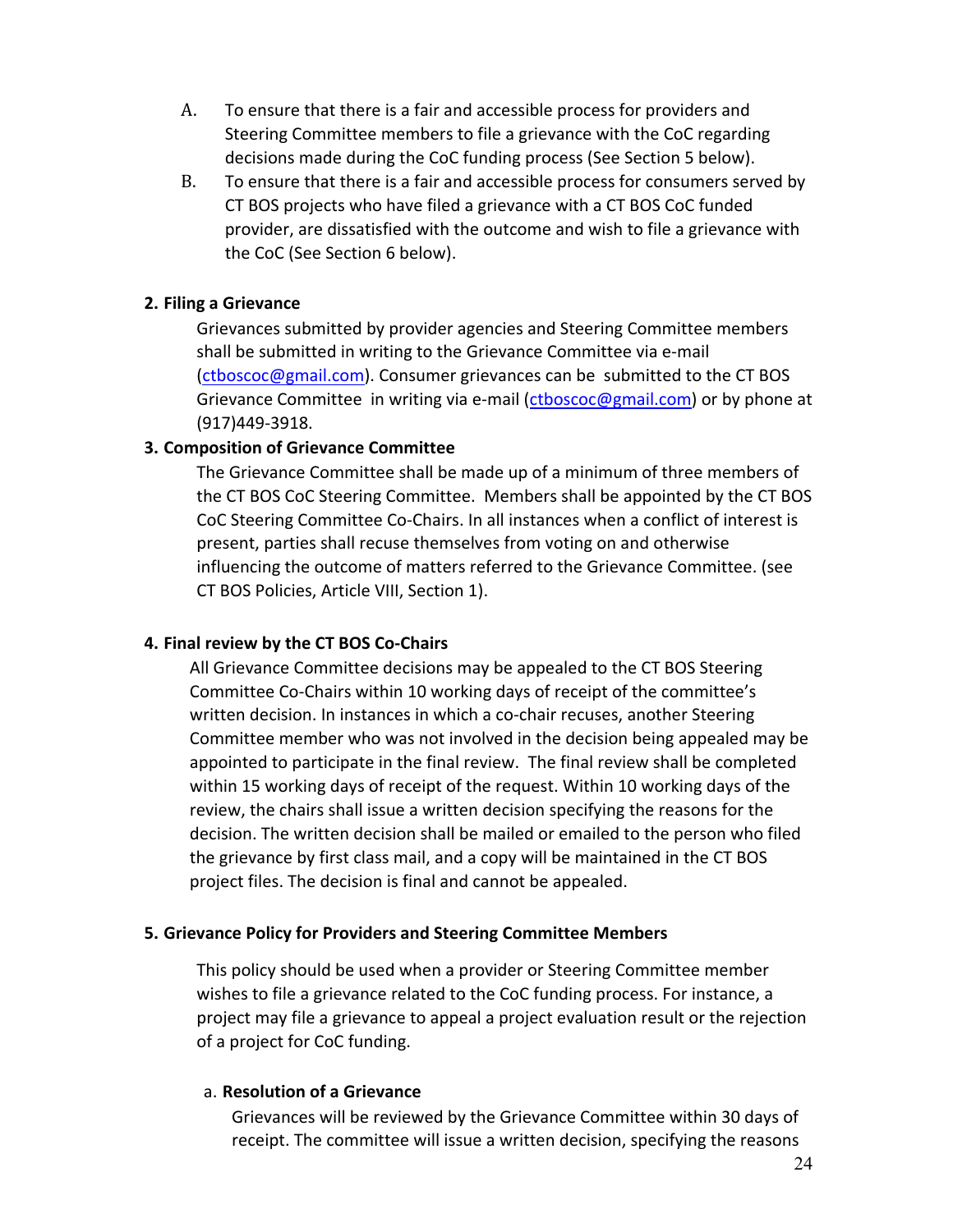for the decision and any actions that need to be taken. The written decision shall also indicate the opportunity to request a final review by the CT BOS Steering Committee Co-Chairs, and provide instructions for requesting the final review, including contact information. The written decision will be emailed to the person filing the complaint.

b. **Limitations on Grievances for Providers and Steering Committee Members** Each year, the CT BOS Steering Committee approves the renewal evaluation scoring standards prior to initiating the evaluation. The CoC distributes draft standards in advance and encourages comment. In order to ensure equity, scoring is applied consistently to each program.

The Grievance Committee will not consider grievances based on disagreements with the evaluation standards adopted by the Steering Committee. Rather providers who believe the criteria or performance targets should be adjusted or certain types of projects should be exempted or have different targets should coordinate with their CAN Steering Committee representative, attend the relevant Steering Committee meeting or submit an email to ctboscoc@gmail.com. The Steering Committee will consider all such comments received prior to establishing the annual standards

CT BOS establishes a standardized process that provides the same opportunity for all projects to make data changes in advance of obtaining the APR data used to evaluate projects. Subsequently, providers are also provided the opportunity to review their preliminary renewal evaluation results, make additional data changes and request that their project be rescored. Deadlines for each step are distributed and providers receive multiple reminders. In order to ensure equity, deadlines are, generally, applied consistently to each program. Where there are extenuating circumstances that prevent a project from meeting a deadline, the CoC chairs may approve extensions. The Grievance Committee will not consider grievances based on data changes made after the deadline without an approved extension. Providers who did not provide supplemental information during the change request process will not be permitted to submit a grievance related to data they could have changed but opted not to.

#### **6. Grievance Policy for Consumers**

This policy can be used by consumers who have filed a grievance related to a CT BOS CoC funded project with a provider agency and who remain dissatisfied with the outcome. Consumers must first complete any grievance process available to them through the relevant CT BOS funded agency prior to filing a grievance with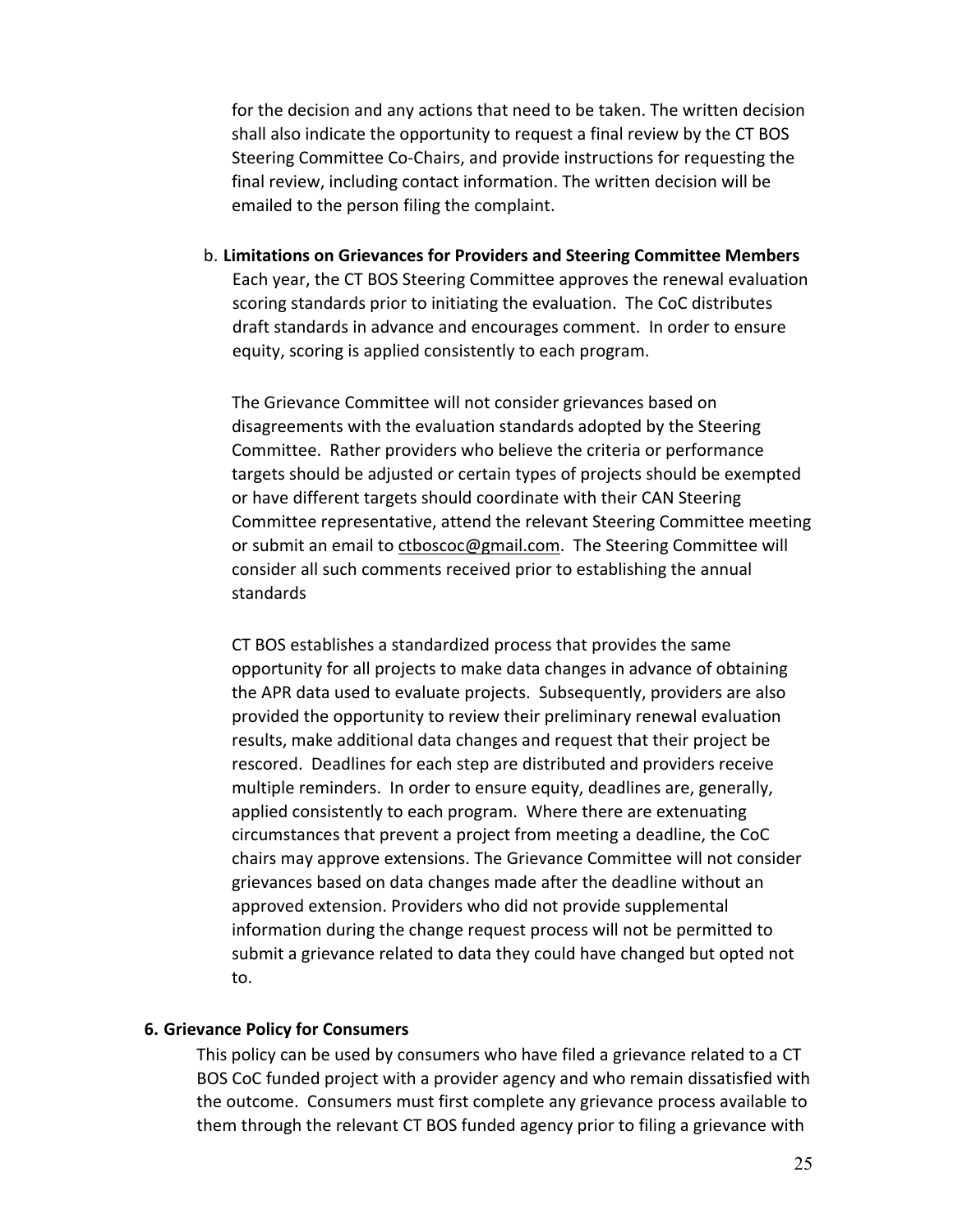CT BOS. Relevant issues may include determinations of service or housing subsidy terminations, repair issues, discrimination, mistreatment, or other disputes or complaints.

If the project serving the consumer is a DMHAS project (i.e., DMHAS is the CoC grantee or the project receives other DMHAS funding), the consumer must use the DMHAS Appeals Process (available at:

http://www.ctbos.org/wpcontent/uploads/2017/04/1-Final-DMHAS-Rental-Assistance-Admin-Plan-June2017-1.pdf). The DMHAS Appeals Process includes the following steps:

1) Informal conference with the relevant CAN

2) Hearing with a DMHAS appeals panel 3)

Final review by a Review Panel.

The outcome of the DMHAS Appeals process is final and not subject to review through the CT BOS Grievance process.

If the project serving the consumer is a DOH project (i.e., DOH is the CoC grantee or the project receives other DOH funding) or the grievance is about an eligibility or program acceptance decision, the consumer must file an appeal in accordance with the policies defined in the CT Coordinated Access Network (CAN) Policies and Procedures (available at: http://www.ctbos.org/policies/). The outcome of the CAN Grievance process is final and not subject to review through the CT BOS Grievance process.

Consumers who would like assistance determining which grievance processes are available to them may contact a staff member at the agency at which they receive services or the CT BOS team at (ctboscoc@gmail.com) or by phone at (917)449-3918.

#### **Grievance Committee Hearing Process for Consumers**

When a consumer submits a grievance to the CT BOS Grievance Committee, a hearing shall be held within 30 working days of the receipt of the grievance. A notice regarding the hearing shall be mailed to the consumer by first class mail and email, if applicable, not less than 10 days before the scheduled hearing. The notice shall include the date, time, and location of the hearing and a clear statement of the issues to be considered.

The consumer who filed the grievance must have the opportunity to be present during the hearing and to hear all oral information and review all written information that is being considered by the Grievance Committee. They must also have the opportunity to bring a person of their choice to assist them during the hearing. Consumers who would like help identifying someone who can assist them may contact a staff member at the agency at which they receive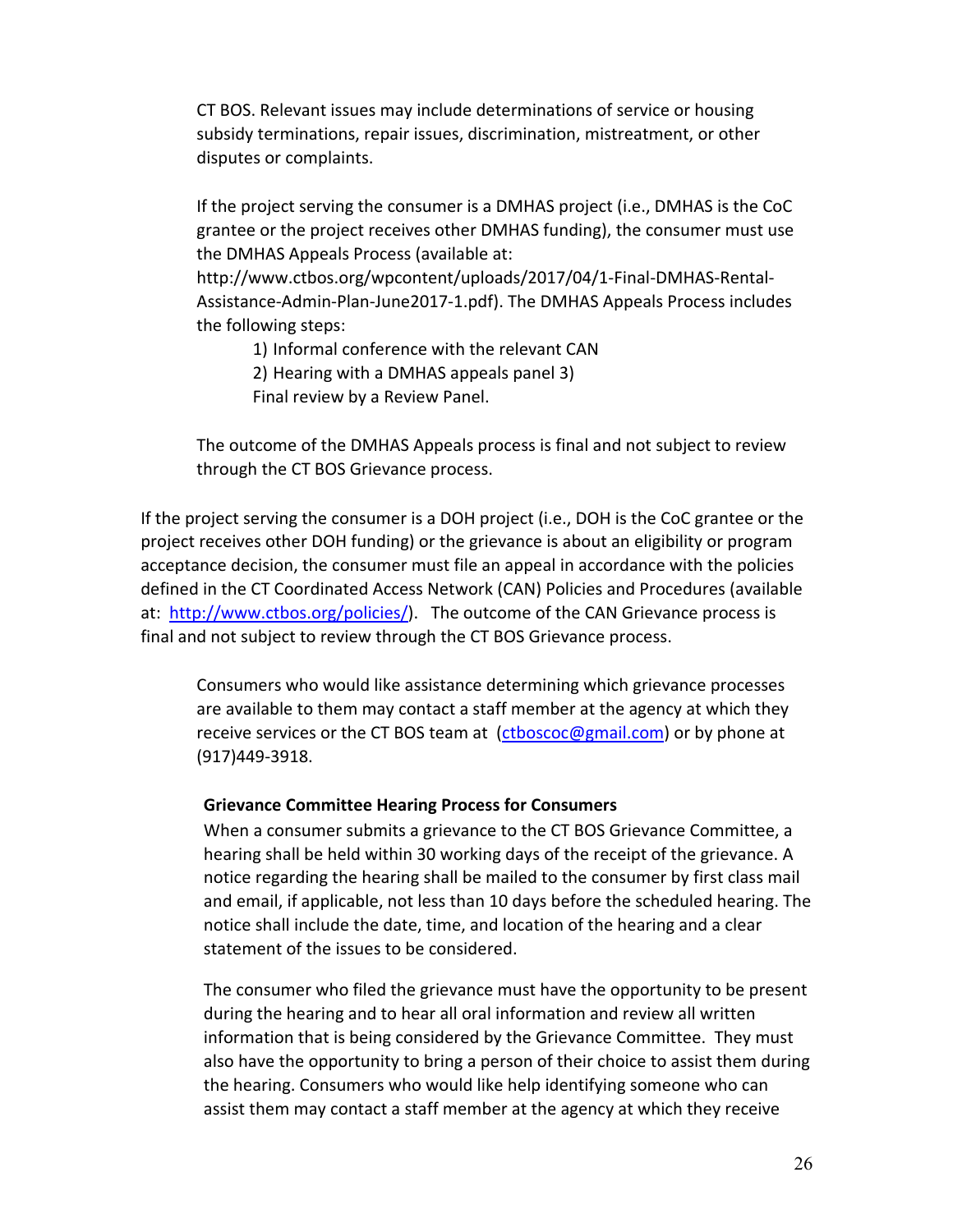services or the CT BOS team at (ctboscoc@gmail.com) or by phone at (917)4493918.

A member of the Grievance Committee shall keep a sign-in sheet of all who attended the hearing and a list of the documents presented. If the consumer opts not to attend the hearing, the Grievance Committee may, in lieu of convening a hearing, opt to review the grievance and gather all pertinent information via email, phone, or video conference. Such a review must be completed within 30 days of receipt of the grievance.

Within 10 working days of a hearing or other review process, the Grievance Committee shall issue a written decision specifying the reasons for the decision and any actions that need to be taken. The written decision shall also indicate the opportunity to request a final review by the CT BOS Steering Committee CoChairs, and provide instructions for requesting the final review, including contact information. The written decision shall be sent by first class mail and email, if applicable, and a copy will be maintained in the CT BOS project files.

#### **7. Public Posting of this policy**

All CT BOS funded projects are required to post a copy of this policy in an area that is visible to staff working in and consumers receiving services from the project.

# <span id="page-26-0"></span>**VII. Monitoring**

#### **1. Purpose**

HUD requires CoCs to monitor and evaluate CoC programs. CT BOS provides onsite monitoring for a subset of funded providers annually in order to help grantees prepare for HUD visits, reduce recapture risk, and identify areas of need for technical assistance.

#### **2. Selection**

The BOS Steering Committee establishes selection criteria annually to determine which programs will be offered monitoring.

### **3. Procedures and Tool**

Monitoring procedures and the tool used during monitoring visits are available on the CT BOS website.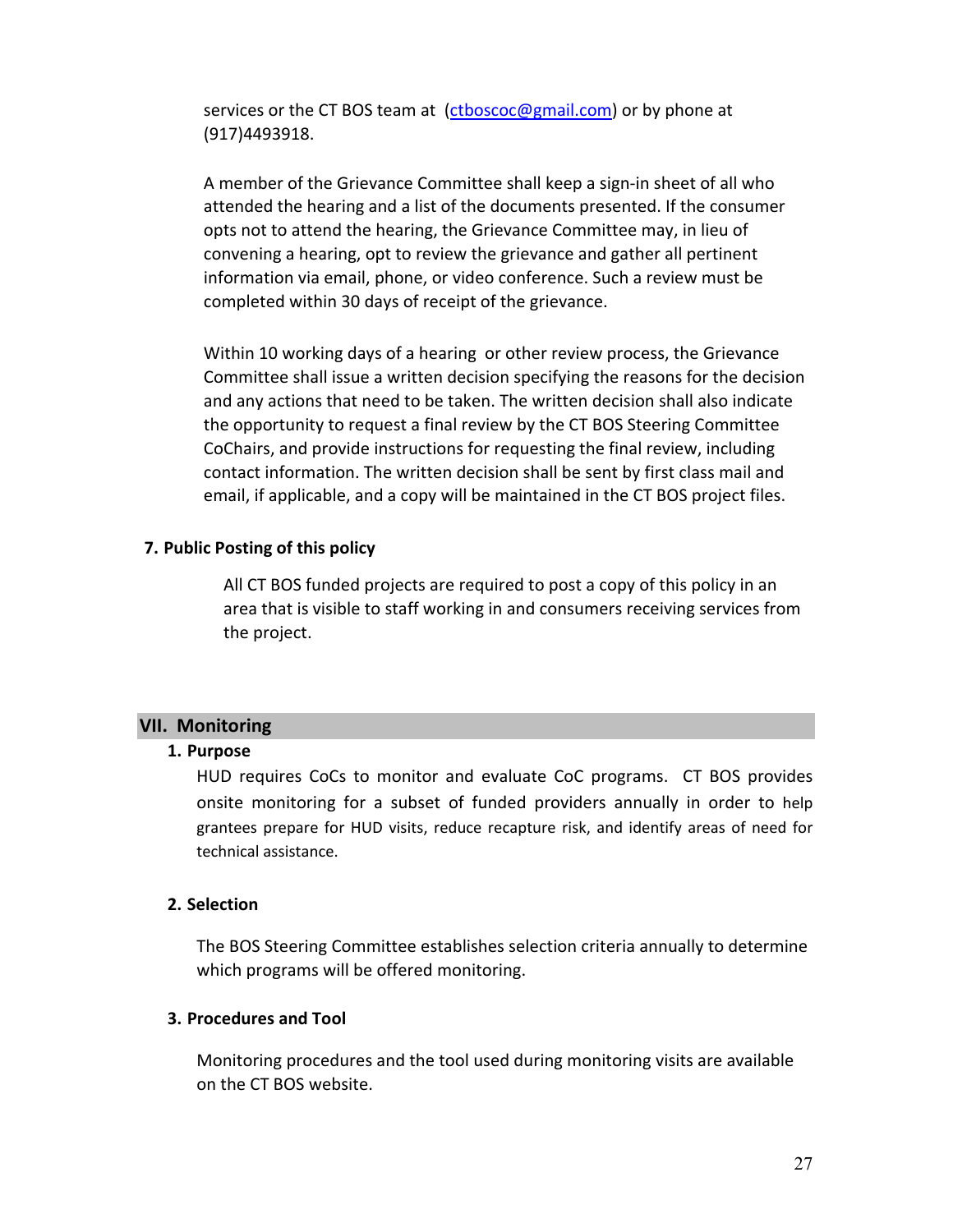# <span id="page-27-0"></span>**IX. Reallocation**

#### **1. Reallocation Background**

Through HUD's annual Continuum of Care (CoC) competition, the Connecticut Balance of State Continuum of Care (CT BOS) typically has an opportunity to eliminate funding in whole or in part from existing projects and reinvest those resources in new projects. This process is known as reallocation, and it is intended as a tool for CoCs to continuously align investments with strategic priorities and ensure that projects are meeting HUD and CoC expectations. HUD strongly encourages CoCs to review and realign their project portfolios annually, and the scoring methodology HUD uses in the competition often provides an incentive to do so. CoCs that fail to take advantage of the reallocation opportunity, typically, do not fare as well in the annual competition, which results in receiving fewer federal resources to end homelessness.

CT BOS has implemented a comprehensive reallocation process that uses performance and need data to determine how to efficiently and effectively expend available CoC program resources to improve system performance and end homelessness within the CoC. CT BOS also considers project compliance with HUD, state and CT BOS requirements when making reallocation decisions.

The process used by CT BOS to make reallocation decisions is described below.

### **2. Reallocation Criteria**

CT BOS uses the following criteria to identify projects for possible reallocation:

- The CoC may reallocate funds from projects that are underperforming. This helps to improve system performance, for example, to:
	- o reduce homelessness
	- o reduce length of time clients remain homeless
	- o reduce returns to homelessness
	- o increase participant access to income and benefits
	- o increase housing stability
- The CoC may reallocate funds to ensure efficient use of resources, for example to address:
	- o under spending
	- o high costs
	- o program vacancies
- The CoC may reallocate funds when projects are using outdated program models.
- The CoC may reallocate funds when monitoring findings or other information indicate that a project is significantly out of compliance with HUD, state, or CT BOS requirements and that the responsible agency is unable or unwilling to make the necessary corrections.
- Projects also have the option to voluntarily reallocate to make better use of CoC resources. Projects also have the option to apply for a transition grant to change component types.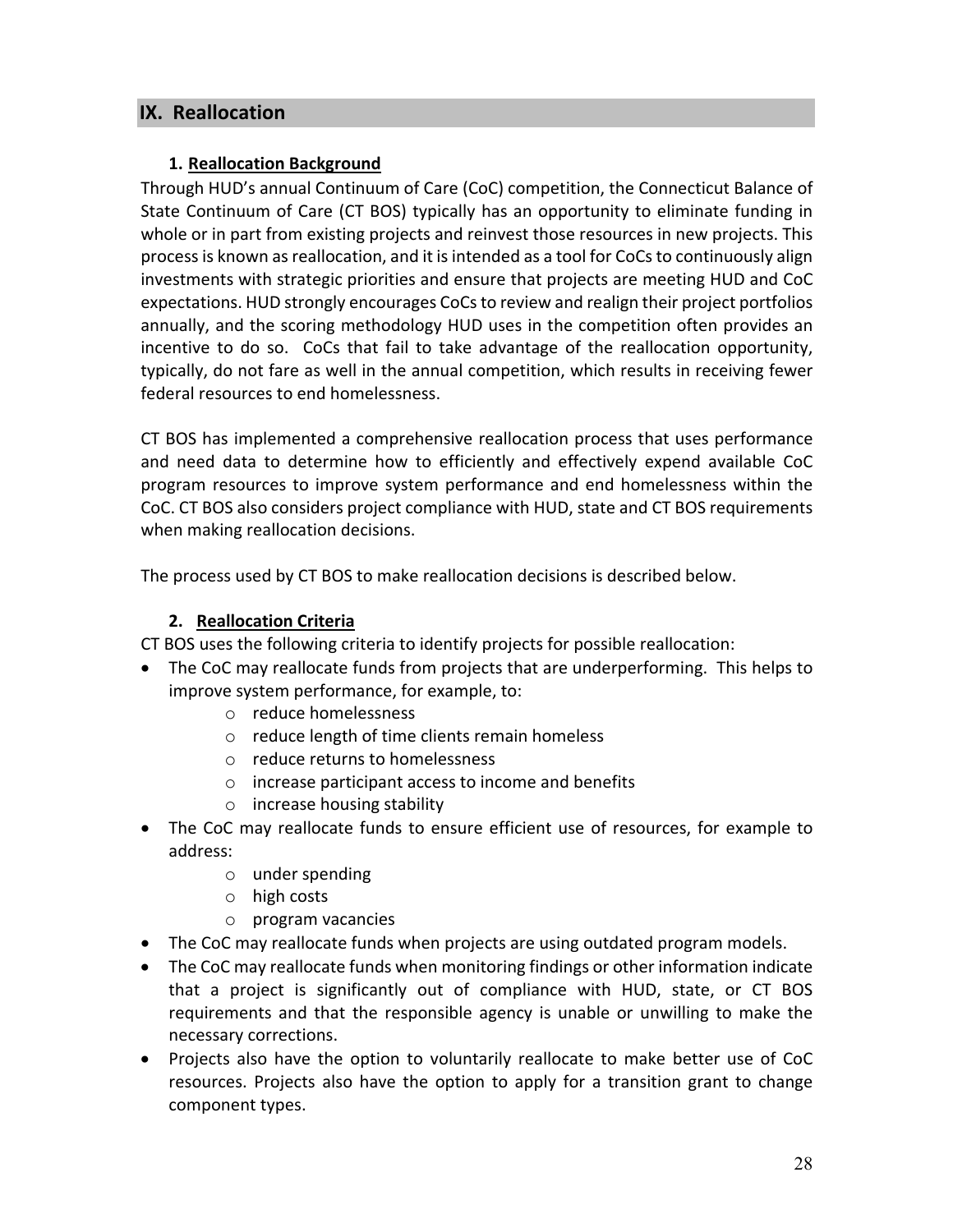### 3. **Reallocation Procedures:**

- The CT BOS Steering Committee, with input from stakeholders, establishes a methodology to evaluate renewal projects annually. The evaluation methodology uses objective, performance-based scoring criteria. The criteria are posted to the CT BOS website. The CT BOS Steering Committee establishes a corrective action threshold and projects scoring below that threshold for 2 or more years may be considered for reallocation.
- CT BOS monitors a sub-set of projects annually to determine the extent to which projects are complying with HUD, state, and CT BOS requirements. This process is primarily intended as a support to provider agencies to help them identify and correct areas in which their operations are not aligned with requirements. When a project meets one or more criteria outlined above, monitoring results may also be used to inform reallocation decisions.
- CT BOS may also periodically look at other available information about the projects it funds (e.g., spending reports from HUD, HUD monitoring findings, state monitoring findings, CAN data, complaints received, etc.)
- Using the criteria outlined above, the CT BOS Chairs identify and refer projects to the Steering Committee for possible reallocation or transition to a different component type.
- The Steering Committee determines if projects will be reallocated in whole or authorized to transition to a different component type.
- Projects slated for full or partial reallocation may submit an appeal. A Grievance Committee hears and decides appeals.
- The CoC offers providers education & technical assistance. This may include, for example, providing information and assistance on renewal evaluation criteria, monitoring standards, and/or the reallocation process via Steering Committee meetings, emails, trainings, semi-annual public meetings, Coordinated Access Networks, and the CT BOS website. This may also include, for example, provision of individualized technical assistance to providers interested in voluntary reallocation and those selected for reallocation by the Steering Committee.
	- The Steering Committee decides annually how to best allocate funds for new projects, including reallocated funds, bonus dollars, and any other source. Using available Coordinated Access Network and other data, the Steering Committee considers which types of projects are most needed and which target populations should be prioritized.
	- The CoC welcomes and solicits new project applications from all eligible organizations, including those that have never received CoC Program funds as follows:
		- o CoC posts a Request for Proposals (RFP) publicly on the CoC's website.
		- $\circ$  CoC sends information about the RFP opportunity out to its email list, which includes more than 460 individuals.
		- $\circ$  CoC partners widely distribute information about the RFP opportunity to their email lists, which include organizations that do not currently receive and have never received CoC program funds.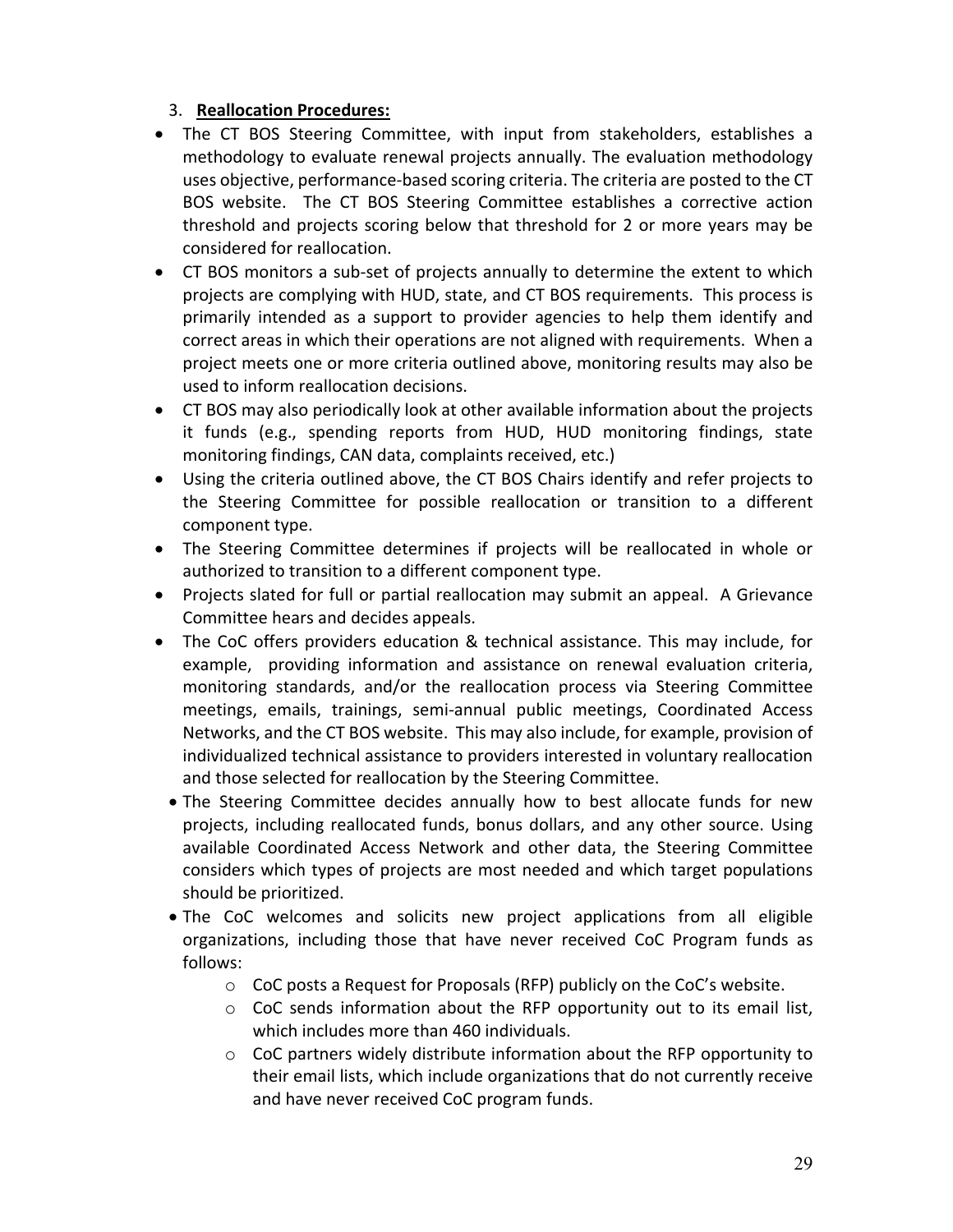# <span id="page-29-0"></span>**IX. Coordinated Access**

In accordance with HUD requirements, the CT Department of Housing has developed, and the CT BOS Steering Committee has adopted, a statewide Connecticut Coordinated Access Network (CAN) Policies and Procedures Manual. That manual is available at http://www.ctbos.org/policies/

In addition to the policies contained in that manual, CT BOS has established the following:

• **Requirement for all CT BOS PSH projects to be Dedicated Plus.** HUD included the option of DedicatedPLUS in the FY 2017 CoC Program NOFA to provide CoCs with more flexibility to serve vulnerable populations and to more effectively and more immediately address the needs of persons experiencing chronic homelessness, at risk of experiencing chronic homelessness, or who were chronically homeless prior to being housed and who have recently become homeless again. In May 2019, the CT BOS Steering Committee passed a motion requiring that all CT BOS funded renewal PSH projects convert to Dedicated Plus and all new PSH projects funded by CT BOS be designated as Dedicated Plus. This new policy replaces the previous requirement that 100% of PSH beds be dedicated to people experiencing chronic homelessness. Details for implementing the change from chronic dedicated to DedicatedPLUS will be made available in Statewide CAN Policies.

# <span id="page-29-1"></span>**X. Remote Steering Committee Voting Procedures**

As per the CT BOS by-laws, at the chairs' discretion, the CT BOS Steering Committee may be convened remotely via video and/or telephone conferencing. Only Steering Committee members who participate in the remote meeting at which a matter is discussed are eligible to vote on motions related to that matter. Remote Steering Committee voting will be administered as follows:

- Steering Committee members will be reminded at the start of each meeting that to be recorded as present and eligible to vote either during the meeting or through subsequent electronic voting conducted on matters discussed during the meeting, they must do one of the following: a) Show their full name in the video conferencing application, or b) State at the beginning of the meeting when prompted that they are present.
- A member of the CoC consultant team will record the names of all participants in meeting minutes.
- The chairs will determine the method to be used for voting by the Steering Committee during or subsequent to a remote meeting.
- When decisions are being made by consensus or voice vote during a remote Steering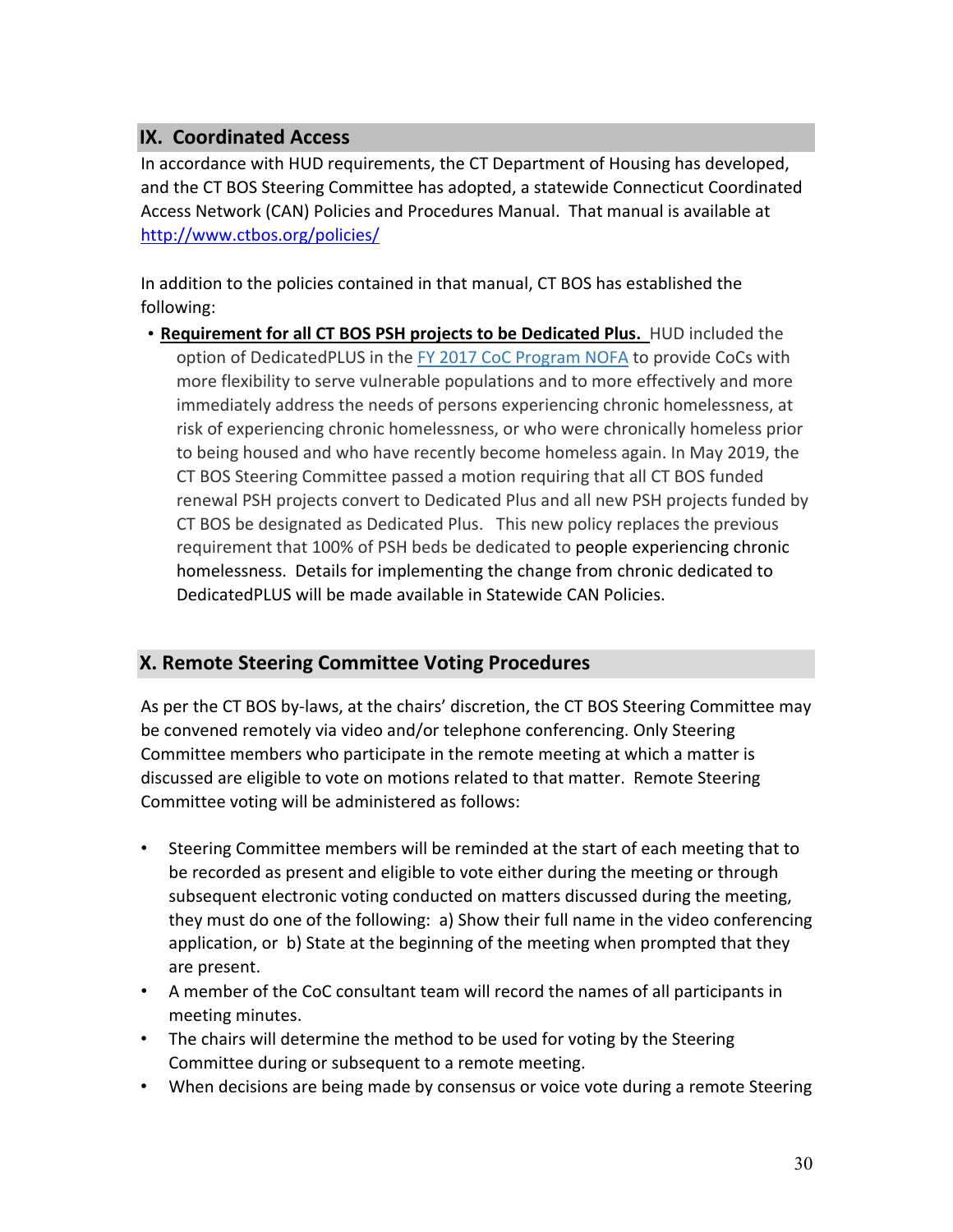Committee meeting, a reminder about who is eligible to vote shall be provided. The meeting chair, with assistance as requested from the consulting team, will ensure that only eligible Steering Committee members vote.

• When votes are being administered electronically (e.g., via email or web-based survey) those casting a vote will be required to provide their name and, if applicable, the entity they represent on the Steering Committee. A member of the CoC consulting team will ensure that only votes cast by eligible Steering Committee members are counted. The chairs will ensure that Steering Committee members are provided with a minimum of one business day to cast votes.

# <span id="page-30-0"></span>**XI. Definitions**

# **Chronically Homeless (HUD Definition):**

HUD Released the Final Rule on Homeless Emergency Assistance and Rapid Transition to Housing: Defining "Chronically Homeless" on 12/4/15. The final rule defines chronic homelessness as follows:

# (1) A **''homeless individual with a disability'**':

- i. Lives in a place not meant for human habitation, a safe haven, or in an emergency shelter; and
- ii. Has been homeless and living as described in paragraph  $(1)(i)$  above continuously for at least 12 months or on at least 4 separate occasions in the last 3 years, as long as the combined occasions equal at least 12 months and each break in homelessness separating the occasions included at least 7 consecutive nights of not living as described in paragraph (1)(i) above. Stays in institutional care facilities for fewer than 90 days will not constitute as a break in homelessness, but rather such stays are included in the 12-month total, as long as the individual was living or residing in a place not meant for human habitation, a safe haven, or an emergency shelter immediately before entering the institutional care facility;

(2) An individual who has been residing in an **institutional care** facility, including a jail, substance abuse or mental health treatment facility, hospital, or other similar facility, for fewer than 90 days and met all of the criteria in paragraph (1) of this definition, before entering that facility; or

(3) **A family** with an adult head of household (or if there is no adult in the family, a minor head of household) who meets all of the criteria in paragraph (1) or (2) of this definition, including a family whose composition has fluctuated while the head of household has been homeless.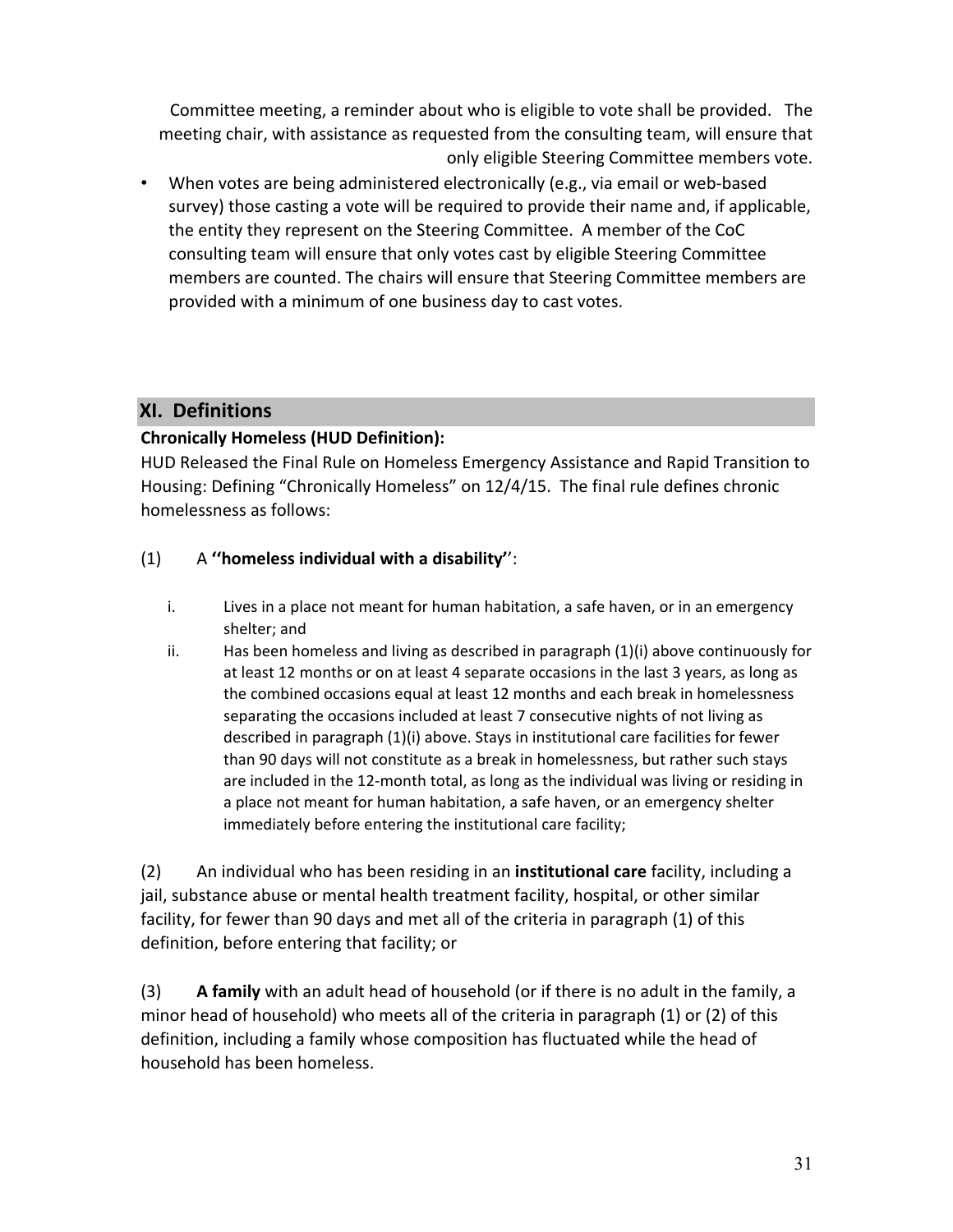**DedicatedPLUS** – A DedicatedPLUS project is a permanent supportive housing (PSH) project where the entire project will serve individuals and families that meet one of the following criteria at project entry:

- 1. Experiencing chronic homelessness as defined in 24 CFR 578.3;
- 2. Residing in a transitional housing project that will be eliminated and meets the definition of chronically homeless in effect at the time in which the individual or family entered the transitional housing project;
- 3. Residing in a place not meant for human habitation, emergency shelter, or safe haven; but the individuals or families experiencing chronic homelessness as defined at 24 CFR 578.3 had been admitted and enrolled in a permanent housing project within the last year and were unable to maintain a housing placement;
- 4. Residing in transitional housing funded by a Joint transitional housing (TH) and rapid re-housing (PH-RRH) component project and who were experiencing chronic homelessness as defined at 24 CFR 578.3 prior to entering the project;
- 5. Residing and has resided in a place not meant for human habitation, a safe haven, or emergency shelter for at least 12 months in the last three years, but has not done so on four separate occasions; or
- 6. Receiving assistance through a Department of Veterans Affairs (VA)-funded homeless assistance program and met one of the above criteria at initial intake to the VA's homeless assistance system.

# **Disability (HUD Definition):**

*A Physical, Mental or Emotional Impairment, including impairment caused by alcohol or drug abuse, post-traumatic stress disorder, or brain injury that Is expected to be longcontinuing or of indefinite duration, substantially impedes the individual's ability to live independently, and could be improved by the provision of more suitable housing conditions; includes:* 

Developmental Disability *Defined in §102 of the Developmental Disabilities Assistance and Bill of Rights Act of 2000 (42 USC 15002). Means a severe, chronic disability that Is attributable to a mental or physical impairment or combination AND Is manifested before age 22 AND Is likely to continue indefinitely AND reflects need for a combination and sequence of special, interdisciplinary, or generic services, individualized supports, or other forms of assistance that are of lifelong or extended duration and are individually planned and coordinated. An individual may be considered to have a developmental disability without meeting three or more of the criteria listed previously, if Individual is 9 years old or younger AND has a substantial developmental delay or specific congenital or acquired condition AND without services and supports, has a high probability of meeting those criteria later in life.*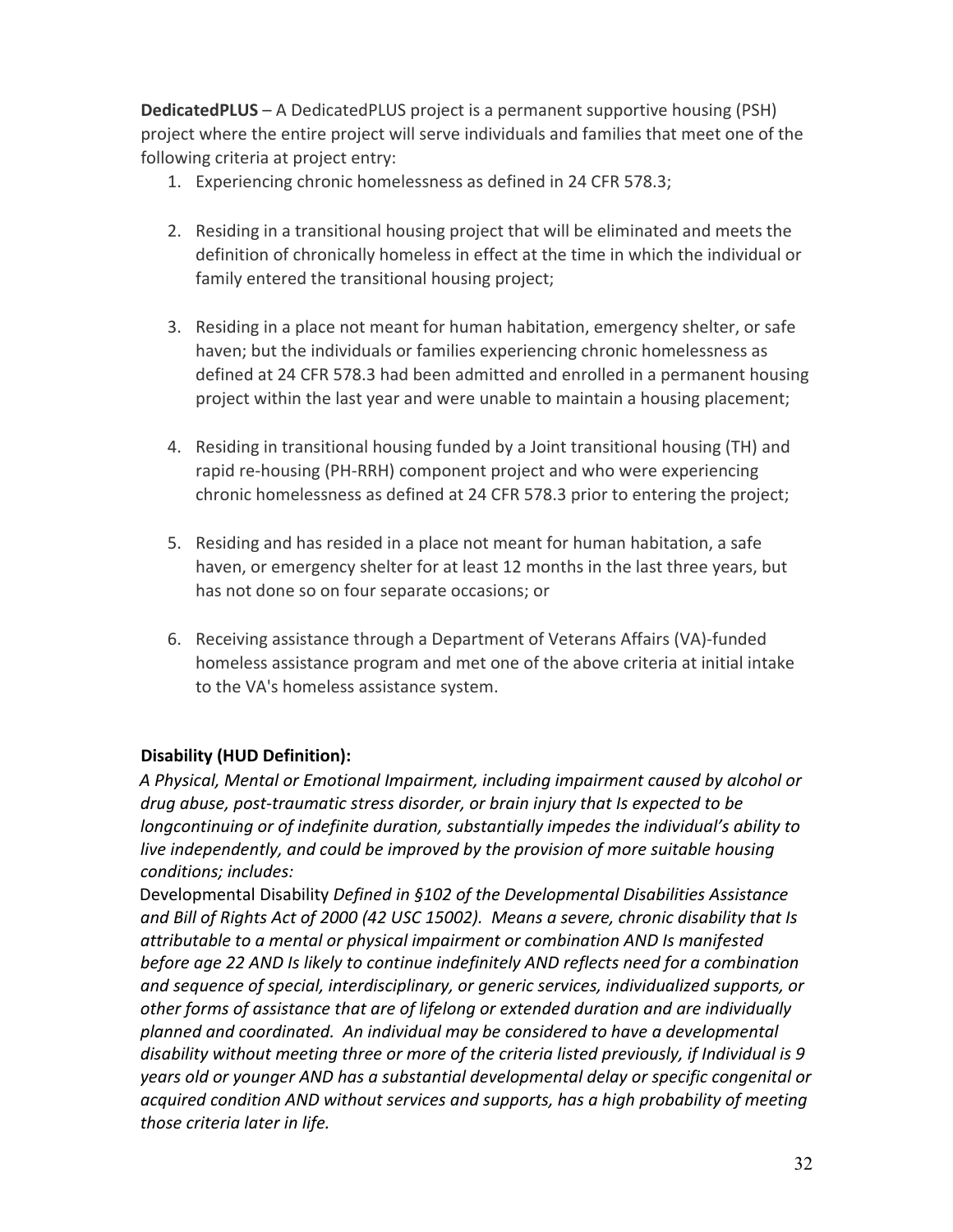*HIV/AIDS Criteria Includes the disease of acquired immunodeficiency syndrome (AIDS) or any conditions arising from the etiologic agent for acquired immunodeficiency syndrome, including infection with the human immunodeficiency virus (HIV).* 

# **Literally Homeless (HUD Homeless Definition Category 1):**

*(1) Individual or family who lacks a fixed, regular, and adequate nighttime residence, meaning: (i) Has a primary nighttime residence that is a public or private place not meant for human habitation; (ii) Is living in a publicly or privately operated shelter designated to provide temporary living arrangements (including congregate shelters, transitional housing, and hotels and motels paid for by charitable organizations or by federal, state and local government programs); or (iii) Is exiting an institution where (s)he has resided for 90 days or less and who resided in an emergency shelter or place not meant for human habitation immediately before entering that institution*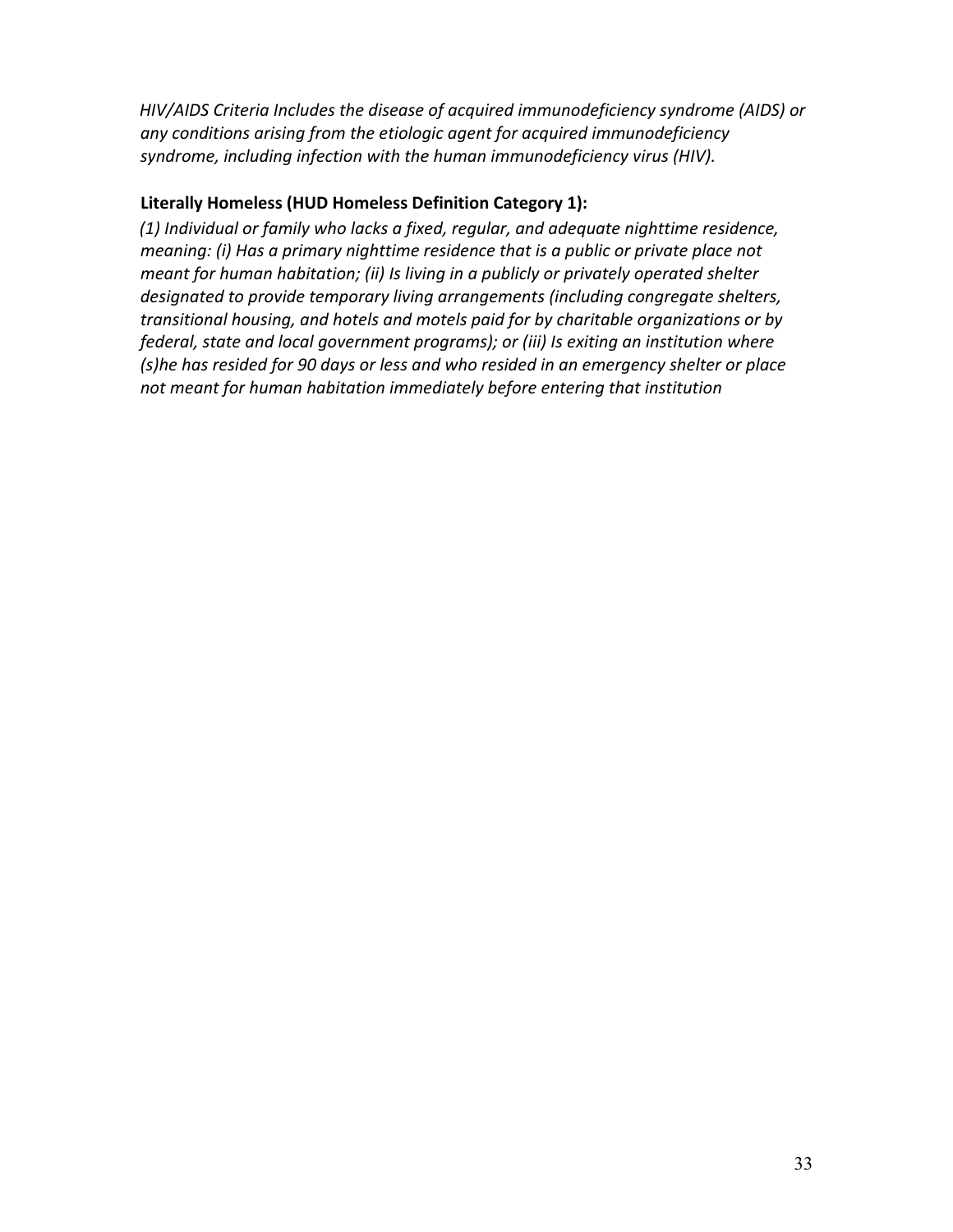### <span id="page-33-0"></span>**XII. Appendix**

# **CT BOS CoC Participant/Applicant Bill of Rights**

#### Adopted April 22, 2016

As a participant in or applicant to any emergency shelter, transitional housing, rapid re- housing, or permanent supportive housing project operating within the Connecticut Balance of State Continuum of Care (CT BOS CoC), **YOU HAVE THE RIGHT TO:** 

- Not be discriminated against based on race, color, national origin, religion, sex, actual or perceived sexual orientation, gender identity/expression, disability or marital status.
- Not be denied admission or separated from members of your family based on any of these things.
- To decide for yourself who is a member of your family and to be served together with those people whether your family includes adults and children or just adults, or the age, disability, marital status, actual or perceived sexual orientation, or gender identity of any member of your family.
- To be placed in a shelter based on the gender with which you identify.
- If at any time you express safety or privacy concerns, the project must take reasonable steps to address your concerns.
- Not to be sexually harassed.

In addition, as a participant in any transitional housing, rapid re-housing, or permanent supportive housing project funded by CT BOS CoC **YOU HAVE THE RIGHT:** 

- To be treated with respect and dignity and in a way that honors differences.
- To get services that meet your needs with a focus on helping you to get and keep permanent housing and achieve the things that are important to you.
- To not be physically, sexually, verbally and/or emotionally abused or threatened.
- To receive services that are consistent with the Housing First model (See details attached).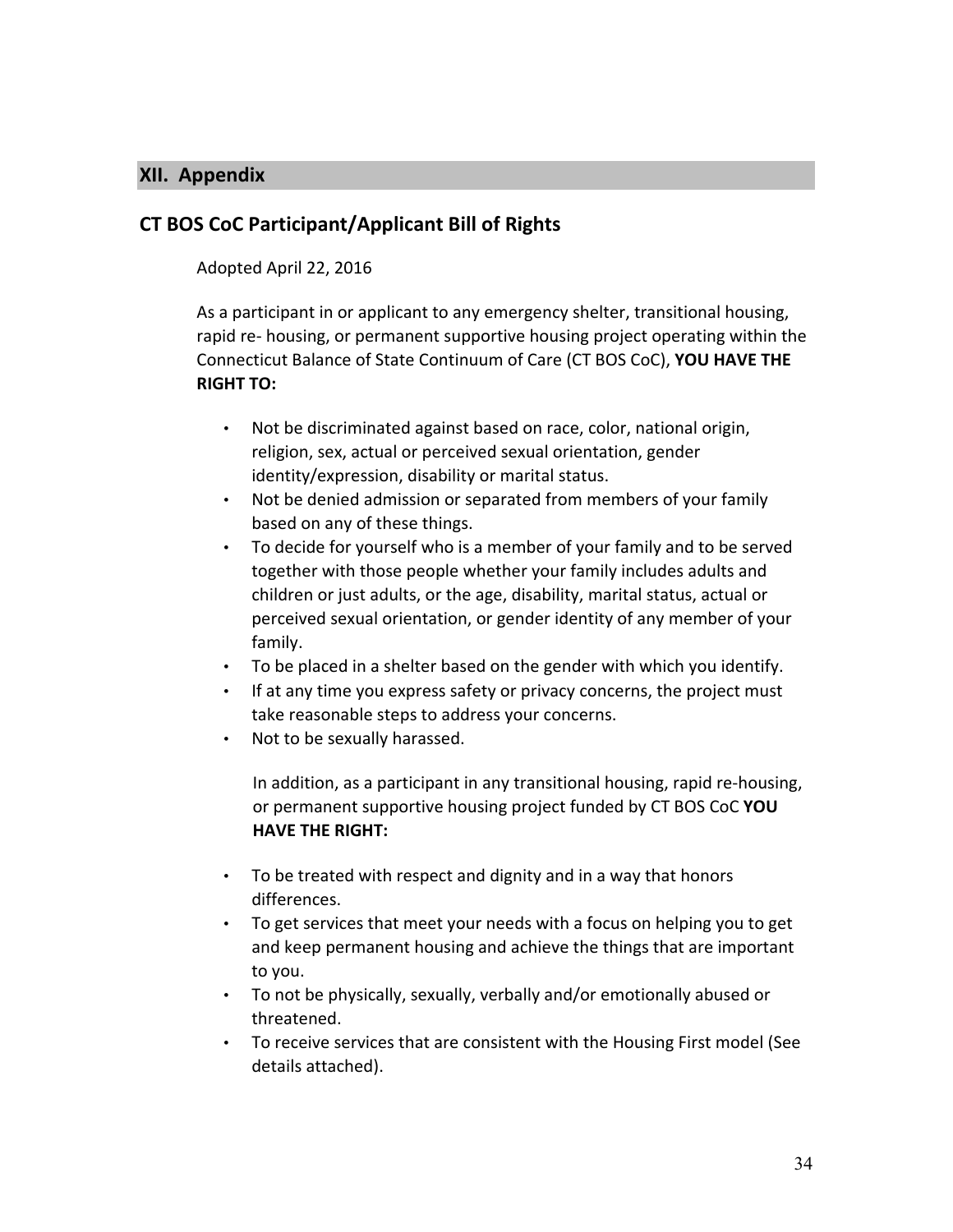- To receive a written statement describing the services provided by the project, any rules and your responsibilities and to receive an updated written statement if any changes are made.
- To have your personal information and records kept private and not shared without your written permission and to say with whom the information can be shared.
- To be informed of situations when your personal information can be shared without your permission, for example, when there is a medical emergency, when a clear and immediate danger to you or to others exists, when there is possible child or elder abuse, or when ordered by a court of law.
- To make suggestions and complaints about services or denial of services.
- To receive a prompt and reasonable response to requests and complaints.
- To have the freedom to participate in or choose not to participate in services and activities offered by the CoC project or by any other organization in the community.
- If you are no longer going to get services and/or housing, to get a written notice that includes a clear statement of the reasons, an opportunity to appeal the decision, and the right to receive a written notification of the final decision. This right applies whether you decide you no longer want the services or the project decides they can no longer serve you.
- If you are a participant in a tenant-based rental assistance program, you have the right to choose the housing unit you will live in and to move within the CT BOS CoC area when your lease expires. All housing units must meet HUD standards, and you may be directed to a smaller geographic area, if necessary, to ensure that you can get services, unless that would put you at likely threat of violence or stalking.
- To receive a copy of these rights and to have someone review them with you when you enter the project.

Please sign below to indicate that you received a copy of these rights and someone reviewed them with you. More information about your rights and what you can do if you believe your rights have been violated is attached.

# **Participant/Applicant Name Participant/Applicant Signature Date \_\_\_\_\_\_\_\_\_\_\_\_\_\_\_\_\_\_\_\_\_\_\_\_\_\_\_\_\_\_\_\_\_\_\_\_\_\_\_\_\_\_\_\_\_\_\_\_\_\_\_\_\_\_\_\_\_\_\_\_**

\_\_\_\_\_\_\_\_\_\_\_\_\_\_\_\_\_\_\_\_\_\_\_\_\_\_\_\_\_\_\_\_\_\_\_\_\_\_\_\_\_\_\_\_\_\_\_\_\_\_\_\_\_\_\_\_\_\_\_\_

**Staff Name** Staff Signature Date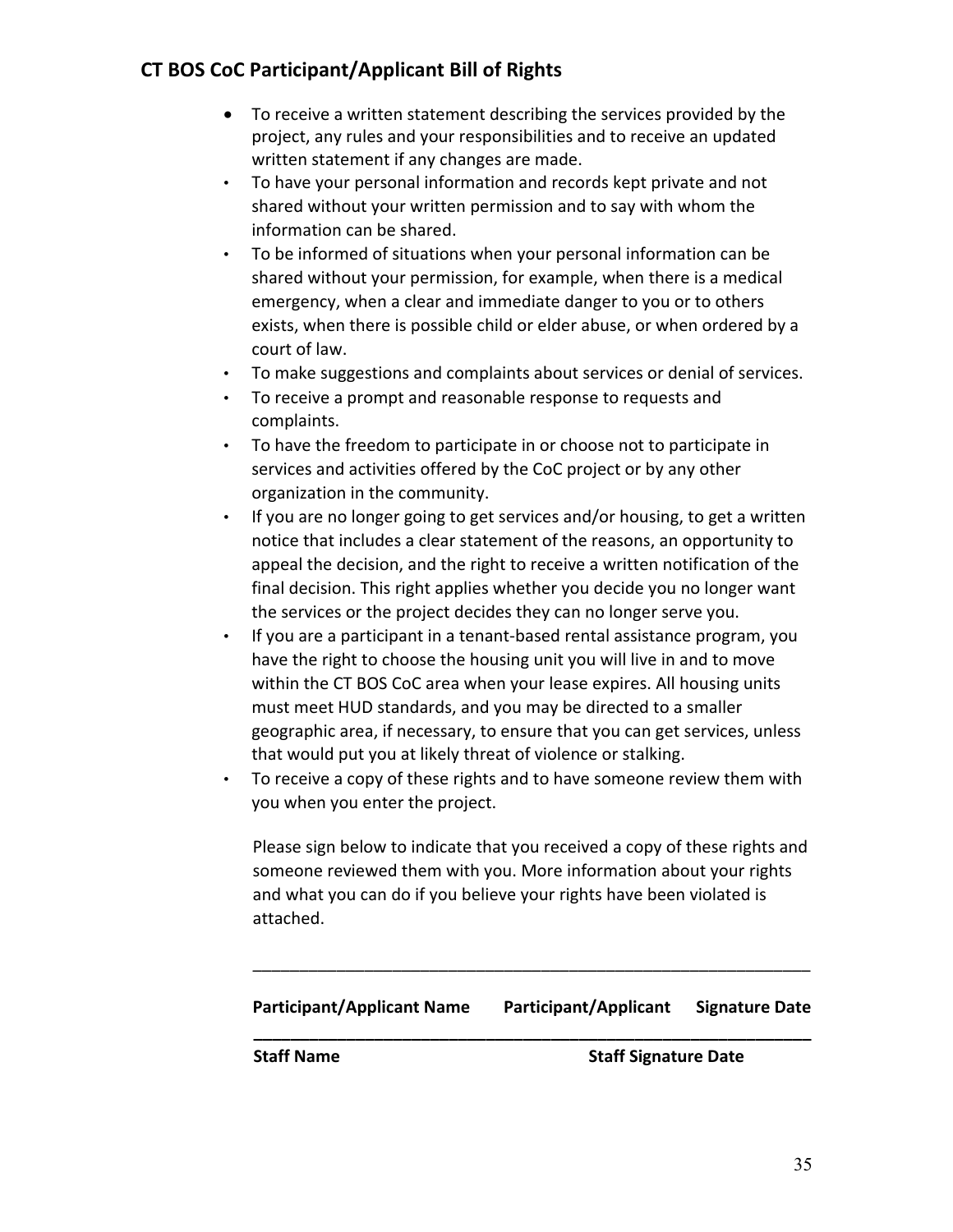#### **ADDITIONAL INFORMATION ABOUT YOUR RIGHTS**

• A shelter or housing program is allowed to limit assistance to households with children; however, it may not limit assistance to only women with children and must also serve the following family types: o Single men with minor children; and

o Any household made up of two or more adults with minor children, regardless of sexual orientation, marital status, or gender identity,

- Projects may not ask about your sexual orientation or gender identity to determine if you are eligible. This does not mean that you cannot choose to share that information. Emergency shelters may ask about your sex if they have shared sleeping areas or bathrooms. Other types of projects may also ask about your family members' sex to determine the number of bedrooms you need.
- There, generally, is no reason for a provider to request documentation of your sex in order to determine where to place you. You should not be denied access to a single- sex emergency shelter because your documents indicate a sex different than the gender with which you identify. The provider may not ask you questions or seek information or documentation about your anatomy or medical history. The provider also may not consider you ineligible for an emergency shelter or other facility because your appearance or behavior does not conform to gender stereotypes.
- Reasonable steps that a provider must take to address a transgender client's safety or privacy concerns, include, for example: adding a privacy partition or curtain; allowing you to use a nearby private restroom or office; or having a separate changing schedule. The provider must permit any transgender clients expressing concern to use bathrooms and dressing areas at a separate time from others in the facility. The provider should work with the layout of the facility to provide for privacy in bathrooms and dressing areas, if possible. For example, toilet stalls should have doors and locks and there should be separate showers stalls to allow for privacy. The provider should ensure that its policies do not isolate or segregate you based upon your gender identity.

#### **WHAT CAN I DO IF I FEEL MY RIGHTS HAVE BEEN VIOLATED?**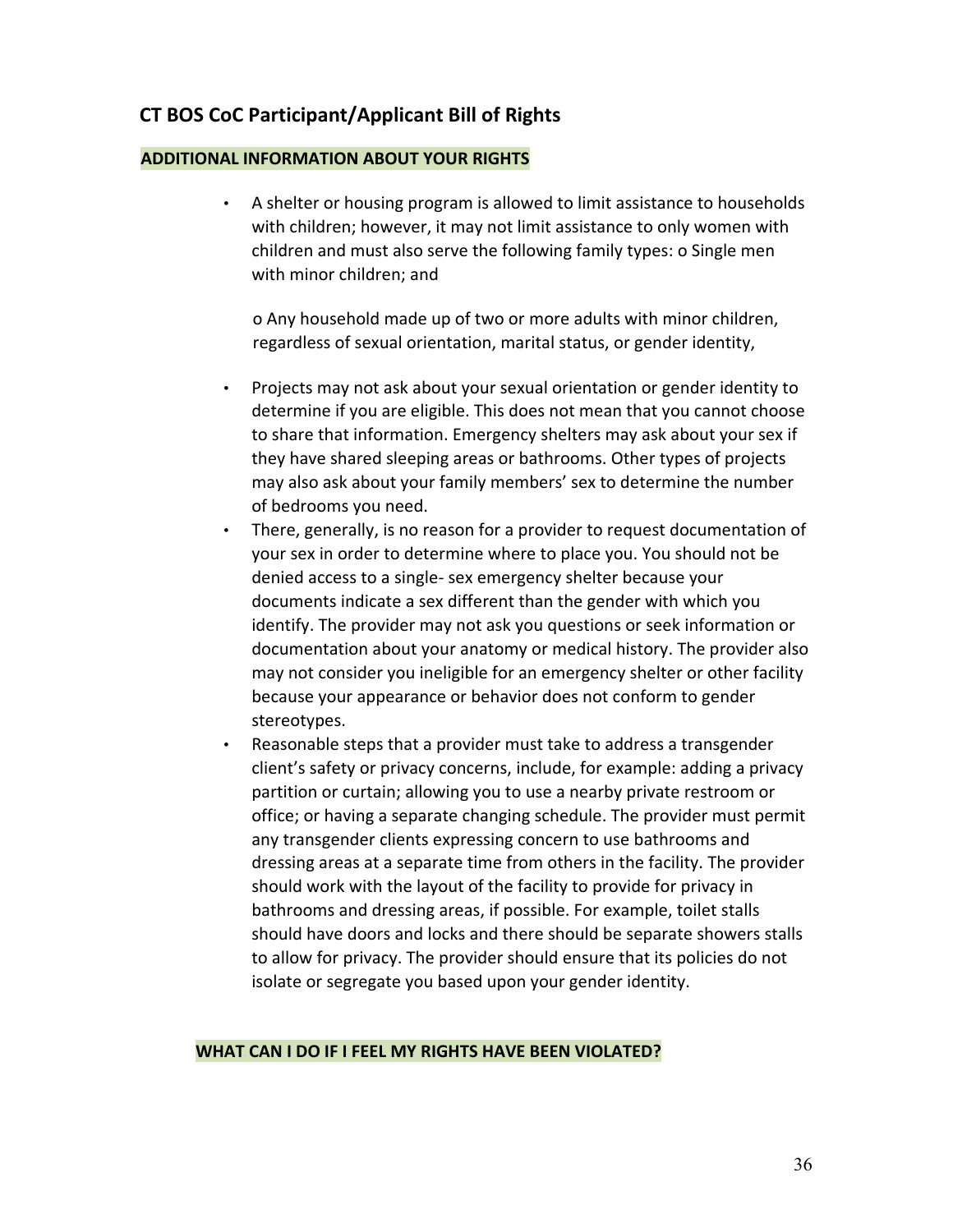- If your family has been separated or you believe your rights have been violated in any other way, you can submit a complaint to the CT BOS CoC at ctboscoc@gmail.com
- You can also contact the HUD Hartford Field Office at (860) 240-4800.
- If you believe you have been discriminated against based on race, color, national origin, religion, sex, disability, or familial status, you can file a fair housing complaint with HUD by telephone (800-669-9777) or via the Internet. Follow this link to fill out a fair housing complaint form online.

Connecticut's anti-discrimination laws also protect people who are gay, lesbian, bi-sexual, and transgender. You may file a complaint in person or in writing at the **Connecticut Commission on Human Rights and Opportunities (CHRO).** The main office of the CHRO is at 21 Grand St., Hartford, CT 06106. You should call them because they will want you to file your case in the appropriate regional office. Their number is (800) 477-5737 and you can visit their website at www.state.ct.us/chro

#### **CT BOS HOUSING FIRST PRINCIPLES**

Housing First is a programmatic and systems approach that centers on providing homeless people with housing quickly and *then* providing services as needed using a low barrier approach that emphasizes community integration, stable tenancy, recovery and individual choice.

#### Low barrier approach to entry:

Housing First offers individuals and families experiencing homelessness immediate access to permanent supportive housing without unnecessary prerequisites. For example:

- a. Admission/tenant screening and selection practices do not require abstinence from substances, completion of or compliance with treatment, or participation in services.
- b. Applicants are not rejected on the basis of poor or lack of credit or income, poor or lack of rental history, minor criminal convictions, or other factors that might indicate a lack of "housing readiness."

# **CT BOS CoC Participant/Applicant Bill of Rights**

c. Blanket exclusionary criteria based on more serious criminal convictions are not applied, though programs may consider such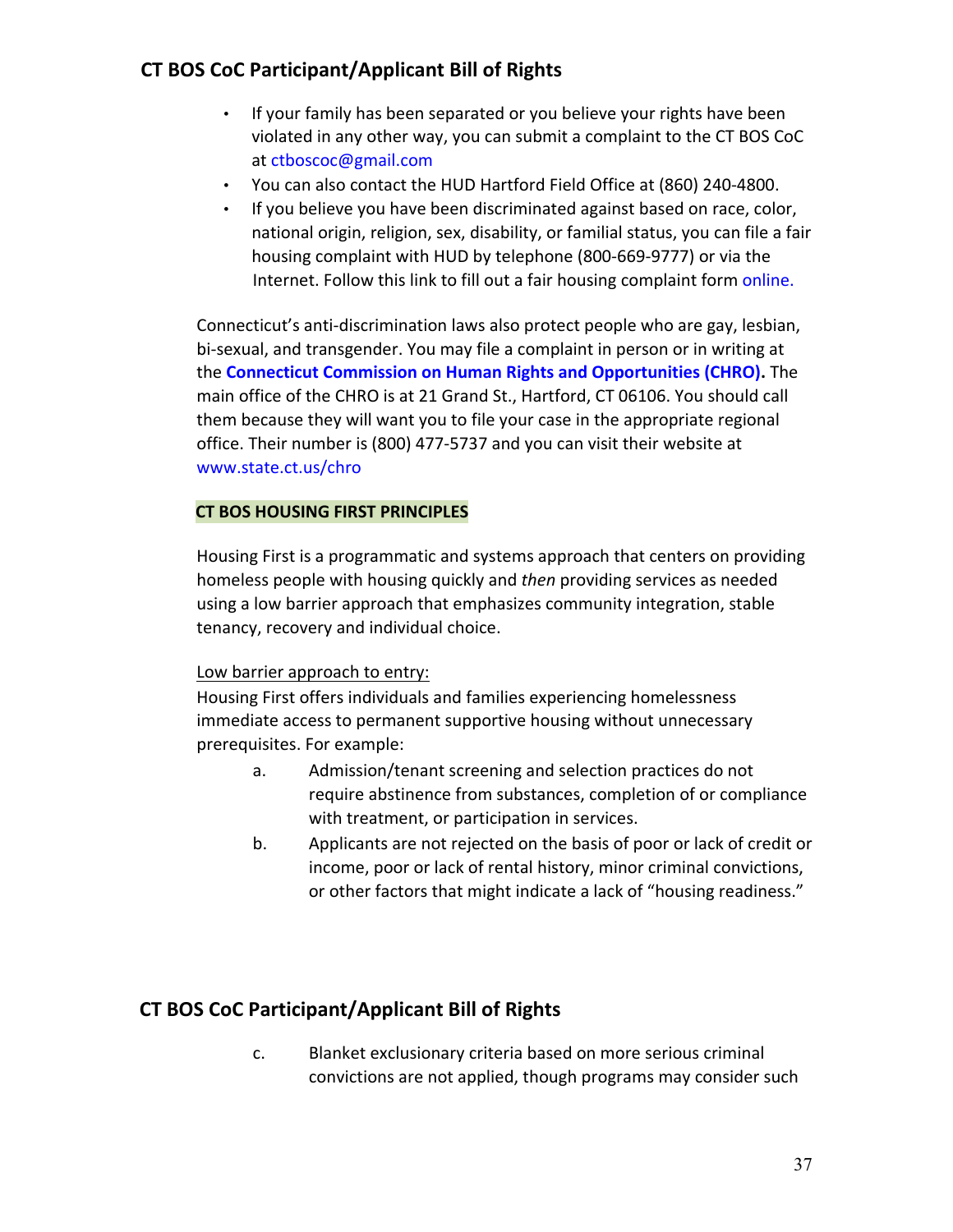convictions on a case by case basis as necessary to ensure the safety of other residents and staff.

d. Generally, only those admission criteria that are required by funders are applied, though programs may also consider additional criteria on a case by case basis as necessary to ensure the safety of tenants and staff. Application of such additional criteria should be rare, and may include, for example, denial of an applicant who is a high risk registered sex offender by a project serving children, or denial of an applicant who has a history of domestic violence involving a current participant.

# Community integration and recovery:

Housing is integrated into the community and tenants have ample opportunity and are supported to form connections outside of the project.

- a. Housing is located in neighborhoods that are accessible to community resources and services such as schools, libraries, houses of worship, grocery stores, laundromats, doctors, dentists, parks, and other recreation facilities.
- b. Efforts are made to make the housing look and feel similar to other types of housing in the community and to avoid distinguishing the housing as a program that serves people with special needs.
- c. Services are designed to help tenants build supportive relationships, engage in personally meaningful activities, and regain or develop new roles in their families and communities.
- d. Services are recovery-based and designed to help tenants gain control of their own lives, define their personal values, preferences, and visions for the future, establish meaningful individual short and long-term goals, and build hope that the things they want out of life are attainable. Services are focused on helping tenants achieve the things that are important to them and goals are not driven by staff priorities or selected from a predetermined menu of options.

#### Lease compliance and housing retention

- Tenants are expected to comply with a standard lease agreement and are provided with services and supports to help maintain housing and prevent eviction. Visitors are expected to comply with requirements in the lease agreement.
- a. Leases do not include stipulations beyond those that are customary, legal, and enforceable under Connecticut law.
- b. No program rules beyond those that are customary, legal, and enforceable through a lease are applied (e.g., visitor policies should be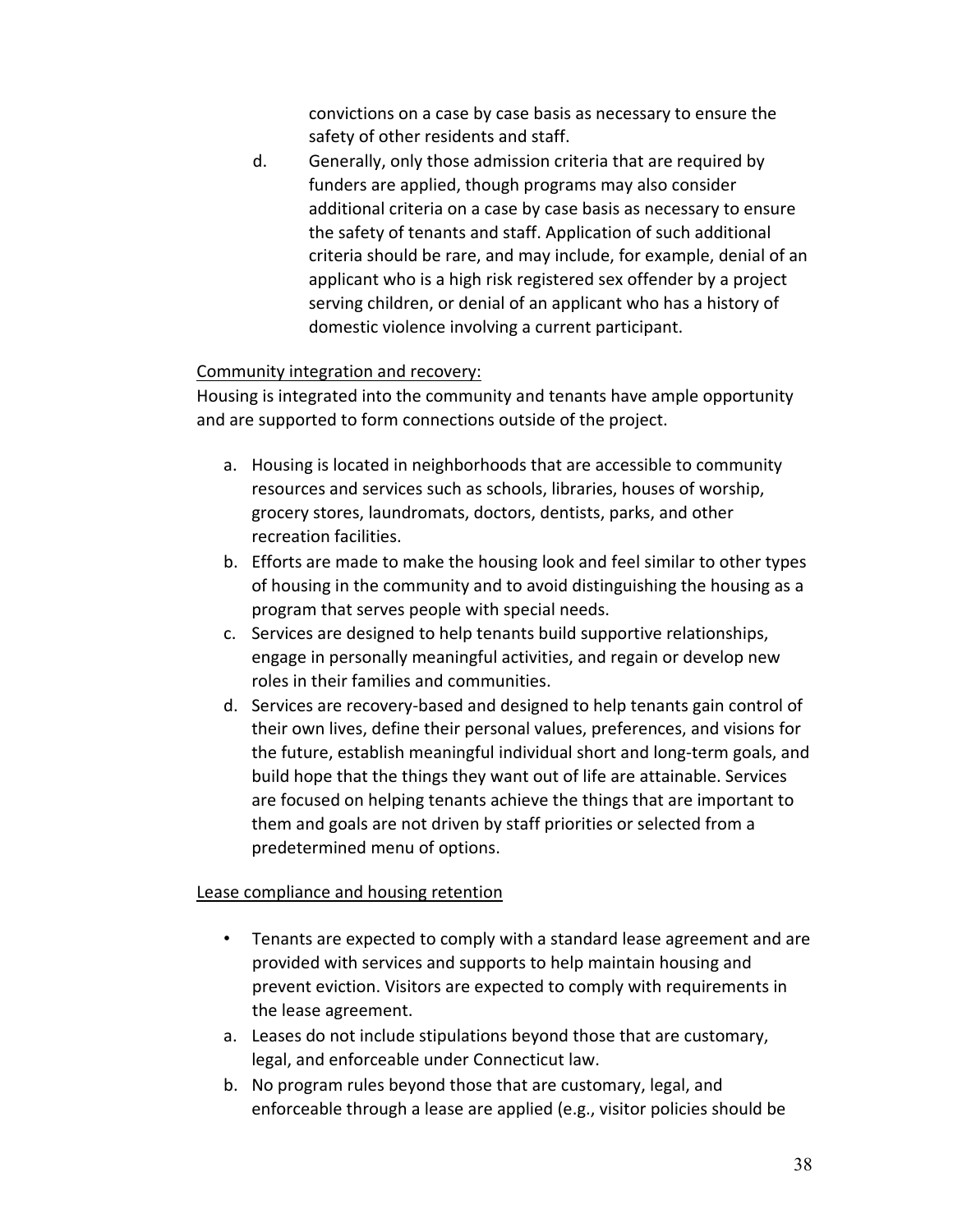equivalent to those in other types of permanent, lease-based housing in the community). Housing providers may ask for identification from visitors.

- c. Services are designed to identify and reduce risks to stable tenancy and to overall health and well-being.
- Retention in housing is contingent only on lease compliance and is not contingent on abstinence from substances or compliance with services, treatment or other clinical requirements. For example:
- Tenants are not terminated involuntarily from housing for refusal to participate in services or for violating program rules that are not stipulated in the lease.
- Transitional housing programs offer participants due process to resolve issues that may result in involuntary discharge (unless immediate risk to health and safety)
- PH providers only terminate occupancy of housing in cases of noncompliance with the lease or failure of a tenant to carry out obligations under Connecticut's Landlord and Tenant Act (Chapter 830 of the Connecticut General Statute http://www.cga.ct.gov/2011/pub/chap830.htm).
- In order to terminate housing, PH providers are required to use the legal court eviction process

# **CT BOS CoC Participant/Applicant Bill of Rights**

#### Separation of housing and services eviction process

Projects are designed in such a manner that the roles of property management (e.g., housing application, rent collection, repairs, and eviction) and supportive services staff are clearly defined and distinct.

- a. Property management and support service functions are provided either by separate legal entities or by staff members whose roles do not overlap.
- b. There are defined processes for communication and coordination across the two functions to support stable tenancy.
- c. Those processes are designed to protect client confidentiality and share confidential information on a need to know basis only.

Tenant Choice